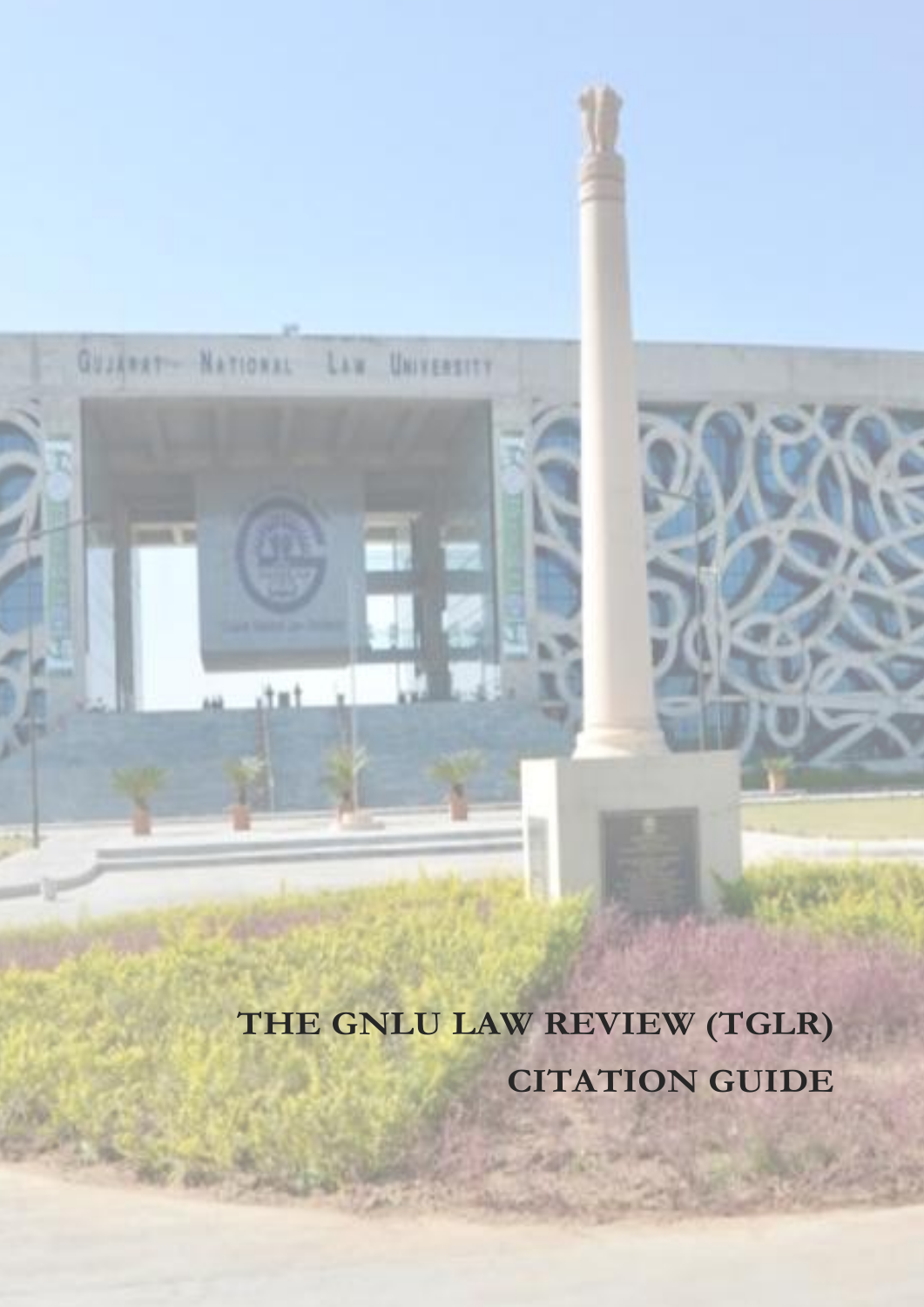#### **PREFACE**

The GNLU Law Review ("TGLR") accepts only footnotes and not endnotes for citing any source. The footnoting style followed is the *Harvard Bluebook: A Uniform System of Citation (20th Edition) ("Harvard Bluebook")*. The citations should be in font size 10 with the line spacing of 1. Further, the citations must be in Times New Roman.

TGLR Citation Guide ("Guide") is based on the *Harvard Bluebook* and is to be used for merely guidance purpose. Not all rules of citation have been referred in the Guide. Further, reliance solely on the Guide for citation purpose has not been advised. If an author cites any source not used here or in case of any other confusion, s/he should refer to the *Harvard Bluebook*. The Editorial Board of TGLR or Gujarat National Law University would not take responsibility for any harm arising due to reliance placed on the Guide.

The Editorial Board, TGLR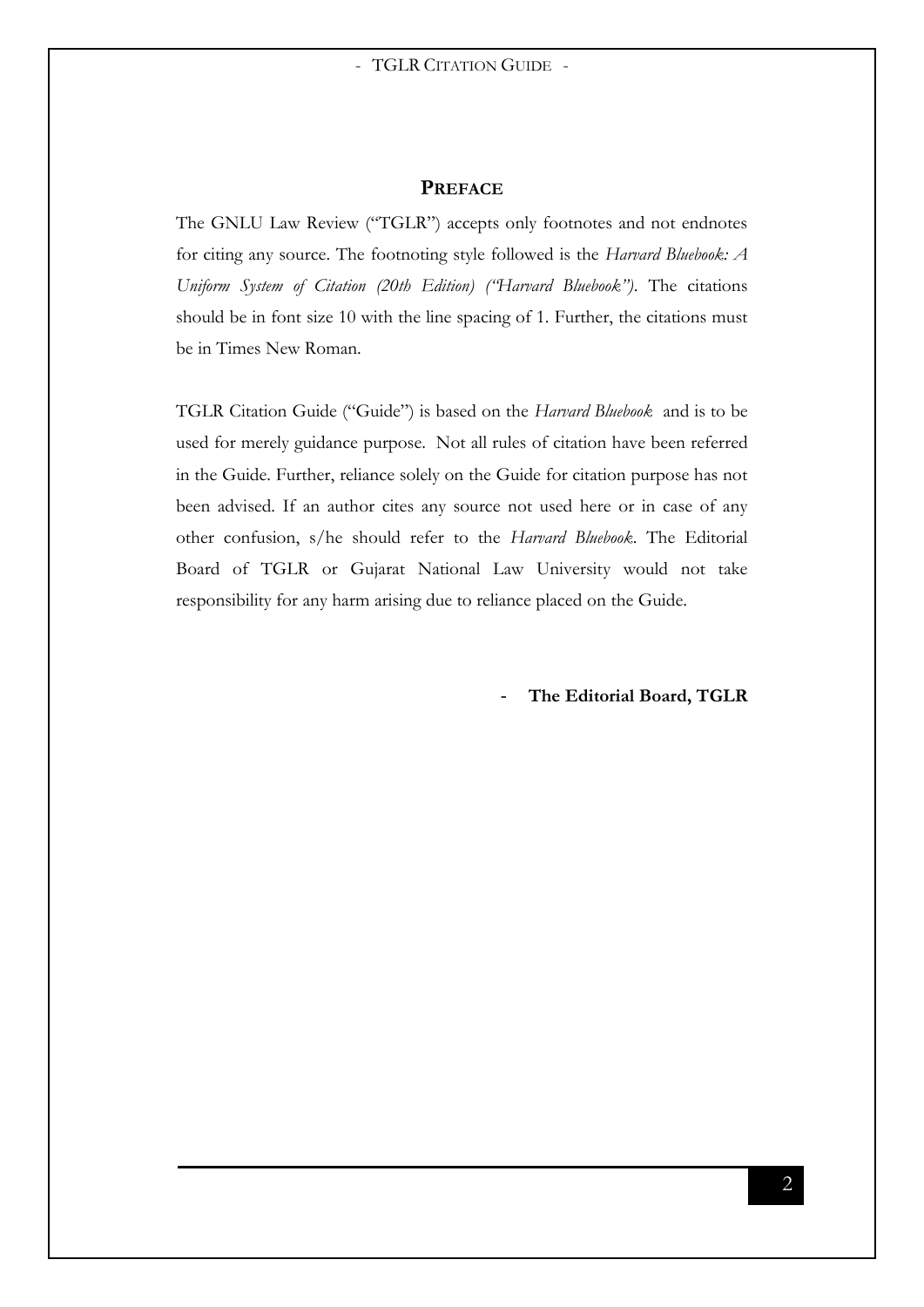# TABLE OF CONTENTS

| 1. |               |                                                                  |  |  |
|----|---------------|------------------------------------------------------------------|--|--|
|    | 1.1           |                                                                  |  |  |
|    |               |                                                                  |  |  |
|    |               |                                                                  |  |  |
|    |               |                                                                  |  |  |
|    |               |                                                                  |  |  |
|    |               |                                                                  |  |  |
|    |               |                                                                  |  |  |
|    | 1.2           |                                                                  |  |  |
|    |               |                                                                  |  |  |
|    |               |                                                                  |  |  |
|    |               |                                                                  |  |  |
|    |               |                                                                  |  |  |
|    |               |                                                                  |  |  |
| 2. |               |                                                                  |  |  |
|    | 2.1           |                                                                  |  |  |
|    | 2.2           |                                                                  |  |  |
|    | $2.3^{\circ}$ |                                                                  |  |  |
| 3. |               |                                                                  |  |  |
|    | 3.1           | Articles in consecutively paginated journals and magazines  11   |  |  |
|    | 3.2           | Articles in non-consecutively paginated journals and Magazines11 |  |  |
|    | 3.3           |                                                                  |  |  |
|    | 3.4           |                                                                  |  |  |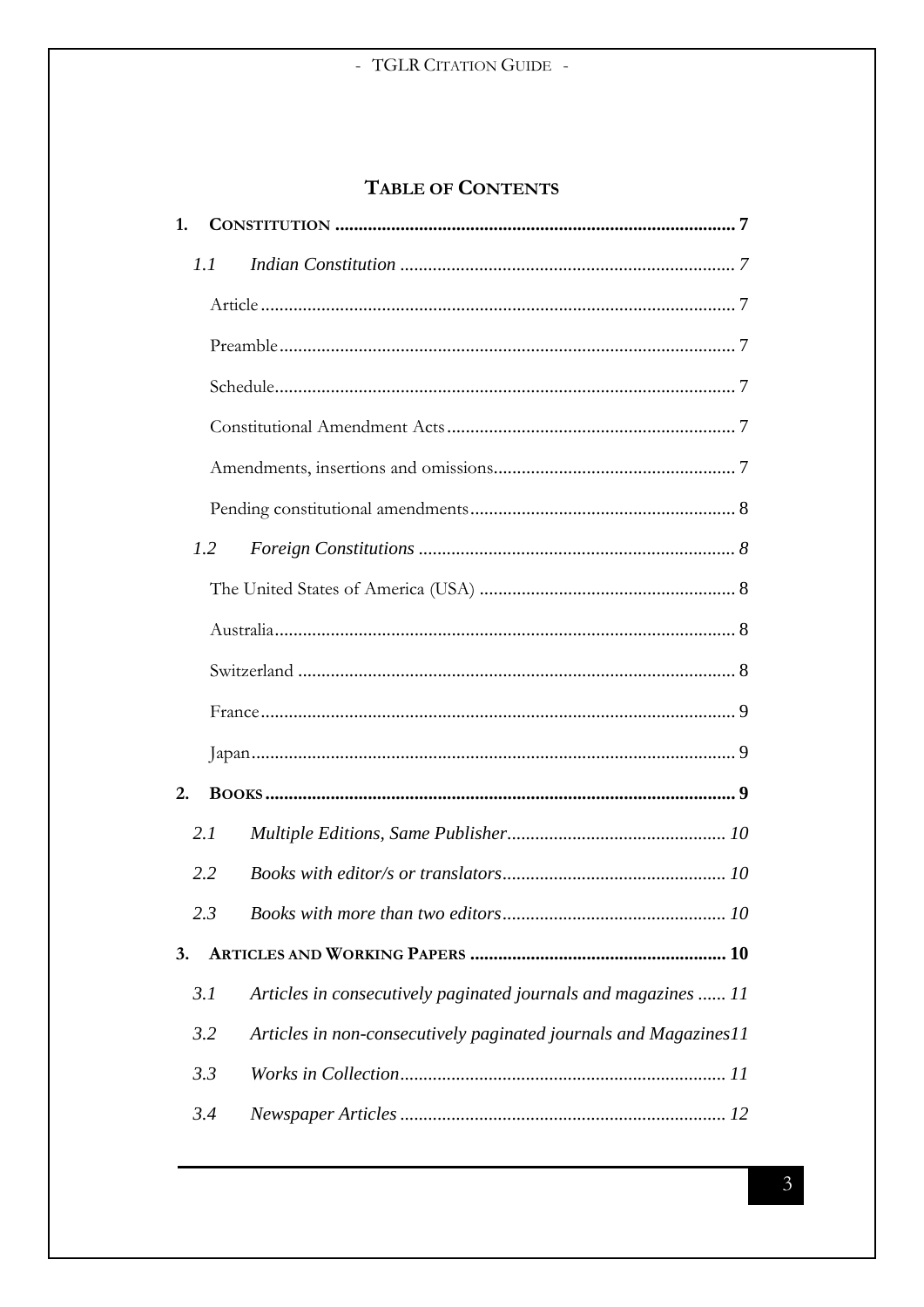|    | 3.5 |                                                                 |  |  |  |  |
|----|-----|-----------------------------------------------------------------|--|--|--|--|
| 4. |     |                                                                 |  |  |  |  |
|    | 4.3 |                                                                 |  |  |  |  |
|    |     |                                                                 |  |  |  |  |
|    |     |                                                                 |  |  |  |  |
|    |     |                                                                 |  |  |  |  |
|    |     |                                                                 |  |  |  |  |
| 5. |     |                                                                 |  |  |  |  |
|    | 5.1 | UNGA resolutions (Res.), Decisions (Dec.) and resolutions with  |  |  |  |  |
|    |     |                                                                 |  |  |  |  |
|    | 5.2 |                                                                 |  |  |  |  |
|    | 5.3 |                                                                 |  |  |  |  |
|    | 5.4 |                                                                 |  |  |  |  |
|    | 5.5 | Cases [International Court of Justice (ICJ) and Permanent Court |  |  |  |  |
|    |     |                                                                 |  |  |  |  |
|    | 5.6 |                                                                 |  |  |  |  |
| 6. |     |                                                                 |  |  |  |  |
|    | 6.1 |                                                                 |  |  |  |  |
|    | 6.2 |                                                                 |  |  |  |  |
|    | 6.3 |                                                                 |  |  |  |  |
|    | 6.4 |                                                                 |  |  |  |  |
|    | 6.5 |                                                                 |  |  |  |  |
|    | 6.6 |                                                                 |  |  |  |  |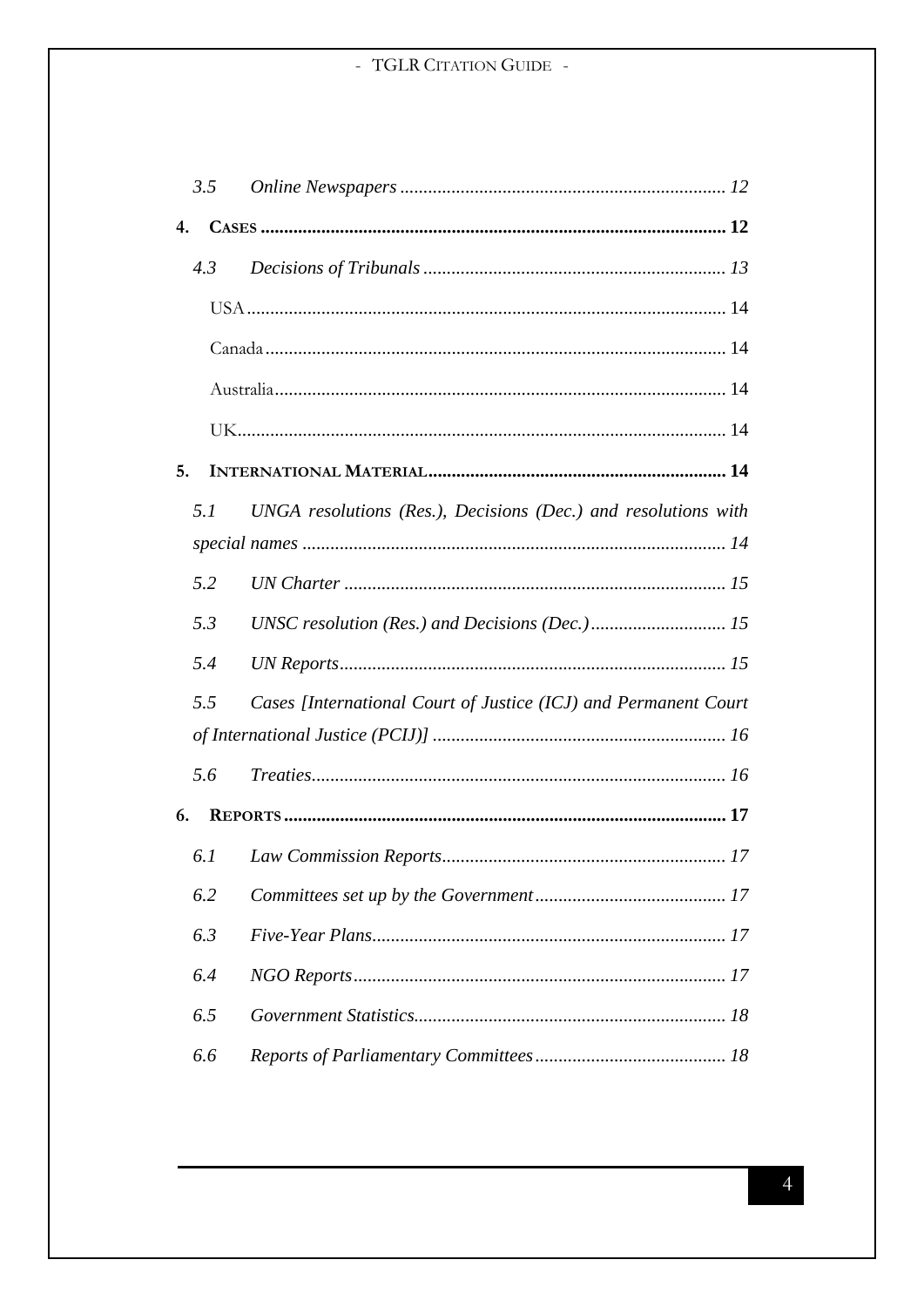|    | 6.7  | Annual Reports of Government Bodies Or Governmental |
|----|------|-----------------------------------------------------|
|    |      |                                                     |
| 7. |      |                                                     |
|    | 7.1  |                                                     |
|    | 7.2  |                                                     |
|    | 7.3  |                                                     |
|    | 7.4  |                                                     |
|    | 7.5  |                                                     |
|    | 7.6  |                                                     |
|    | 7.7  |                                                     |
|    | 7.8  |                                                     |
|    | 7.9  |                                                     |
|    | 7.10 |                                                     |
|    | 7.11 |                                                     |
|    | 7.12 |                                                     |
|    | 7.13 |                                                     |
|    | 7.14 |                                                     |
|    | 7.15 |                                                     |
| 8. |      |                                                     |
|    | 8.1  |                                                     |
|    | 8.2  |                                                     |
|    | 8.3  |                                                     |
|    | 8.4  |                                                     |
| 9. |      |                                                     |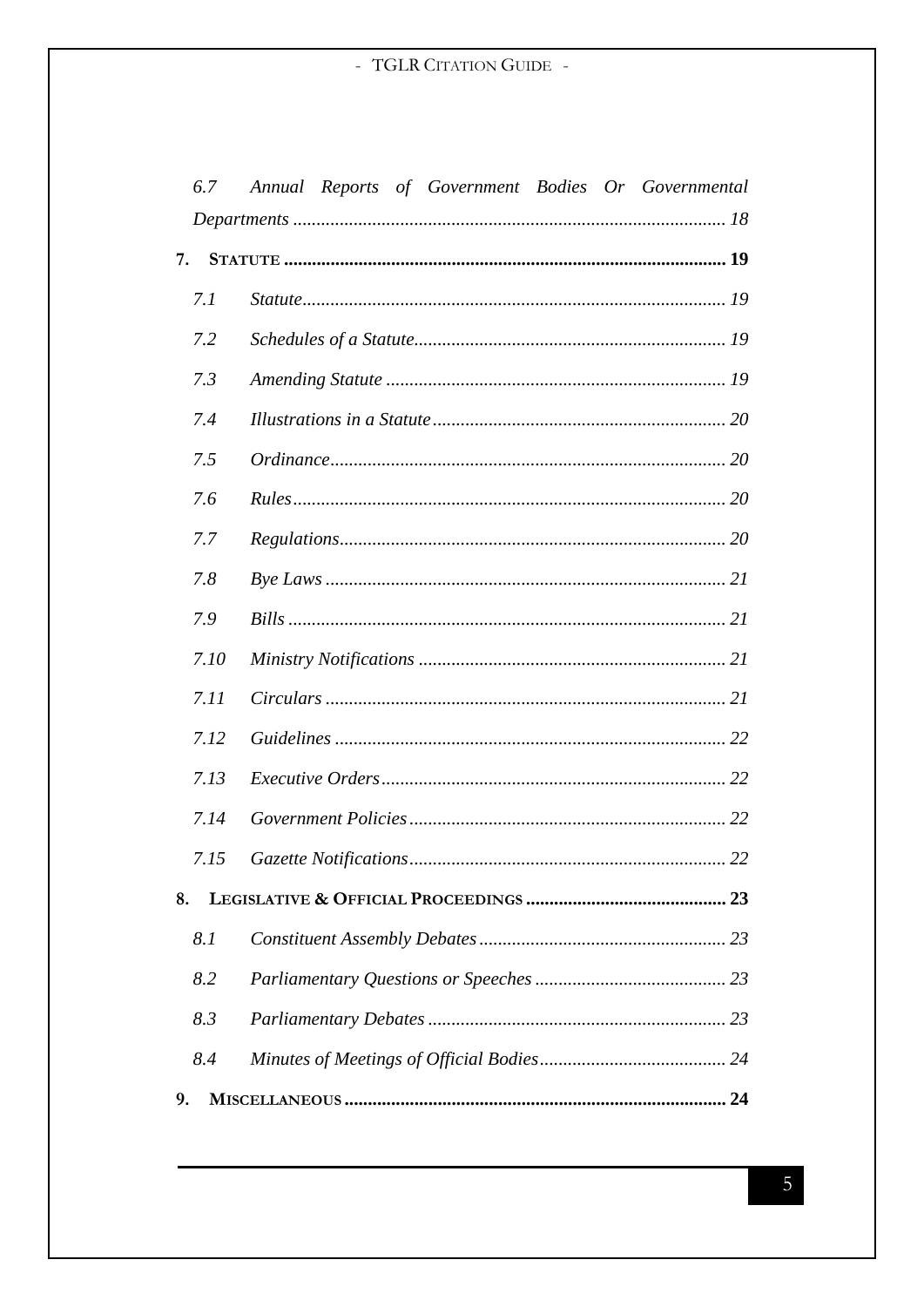| 9.1 |  |
|-----|--|
| 9.2 |  |
| 9.3 |  |
| 9.4 |  |
| 9.5 |  |
| 9.6 |  |
| 9.7 |  |
|     |  |
|     |  |
|     |  |
|     |  |
|     |  |

 $\overline{6}$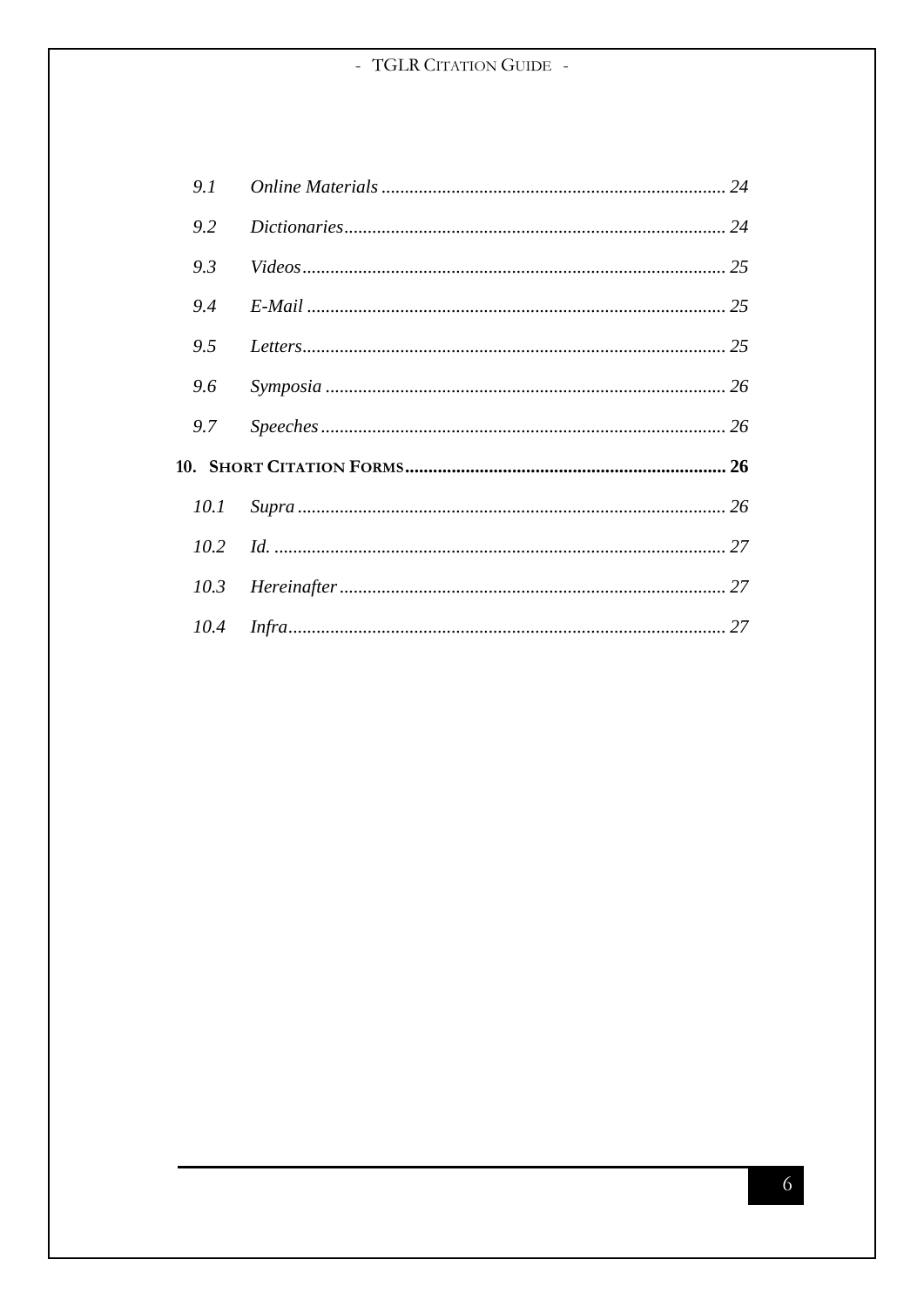#### **1. CONSTITUTION**

# <span id="page-6-1"></span><span id="page-6-0"></span>**1.1 Indian Constitution**

#### <span id="page-6-2"></span>**Article**

INDIA CONST. art. [article number]*,* cl. [clause number, if applicable].

#### **Example:**

INDIA CONST. art. 20, cl. 1.

#### <span id="page-6-3"></span>**Preamble**

INDIA CONST. pmbl.

# <span id="page-6-4"></span>**Schedule**

INDIA CONST. sched. [schedule number], pt. [part number, if applicable], ¶ [paragraph number].

# **Examples:**

INDIA CONST. sched. X, ¶ 7. INDIA CONST. sched. V, pt. B, ¶ 4(1).

# <span id="page-6-5"></span>**Constitutional Amendment Acts**

The Constitution [(<amendment number in words> Amendment)] Act, [year of the act], § [section number, if applicable].

#### **Example:**

The Constitution (Ninety-First Amendment) Act, 2003, § 5(b).

#### <span id="page-6-6"></span>**Amendments, insertions and omissions**

INDIA CONST. art./sched. [article/schedule number, whichever is applicable], *amended by/inserted by/omitted by The Constitution [(<amending act number in* words> Amendment) Act], [year of the act].

# **Examples:**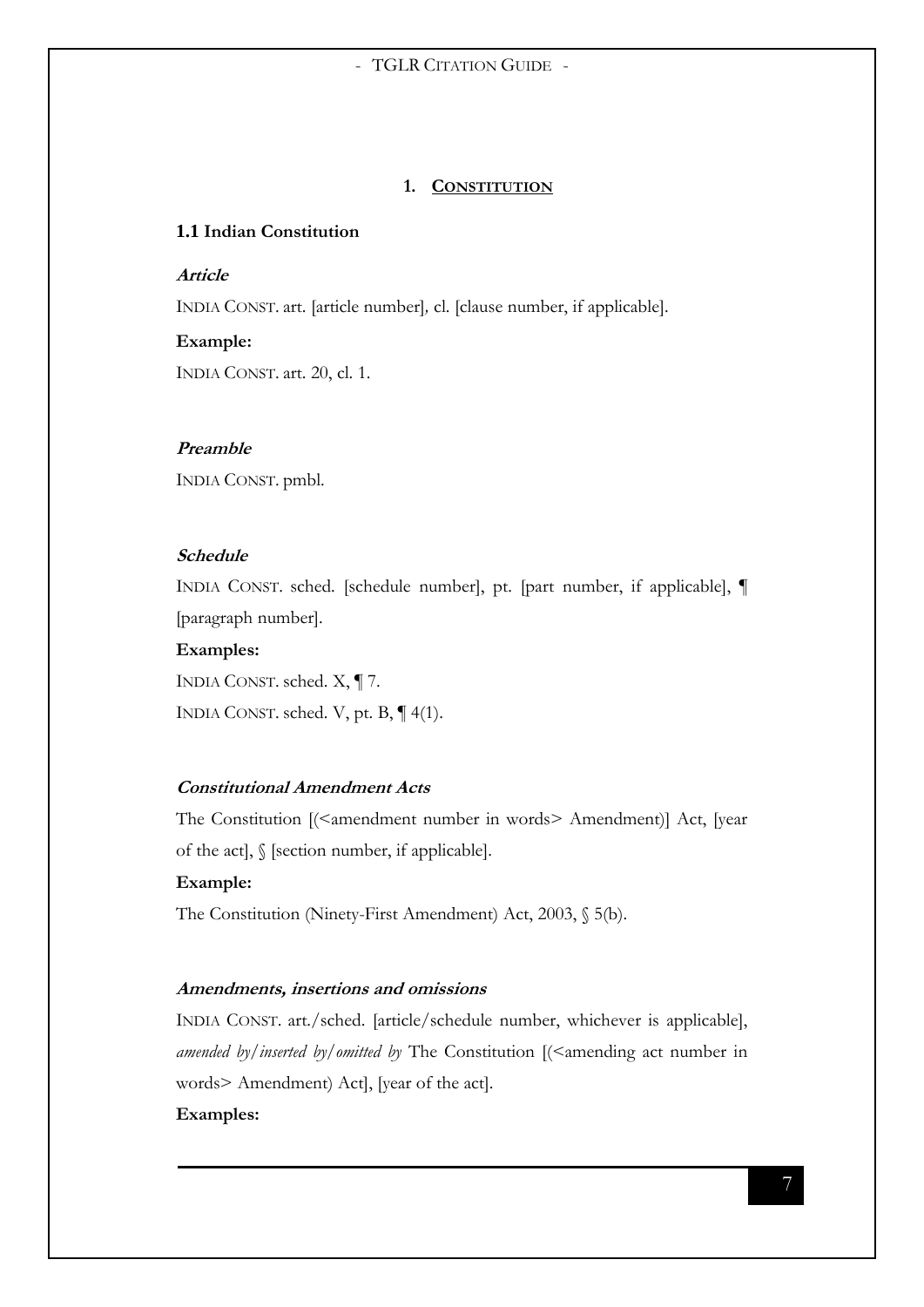INDIA CONST. art. 124(2), *amended by* The Constitution (Ninety-ninth Amendment) Act, 2014.

INDIA CONST. art. 31, *omitted by* The Constitution (Forty-fourth Amendment) Act, 1978.

INDIA CONST. sched. X, *inserted by* The Constitution (Fifty-second Amendment) Act, 1985.

#### <span id="page-7-0"></span>**Pending constitutional amendments**

The Constitution [(<Number of amendment in words> Amendment)] Bill, [Bill number of the year], [year in the title of the bill], cl. [clause number].

#### **Example:**

The Constitution (One Hundred and Twenty-Fourth Amendment) Bill, Bill No. 3 of 2019, 2019, cl. 2.

#### <span id="page-7-1"></span>**1.2 Foreign Constitutions**

#### <span id="page-7-2"></span>**The United States of America (USA)**

U.S. CONST. art. [article number],  $\int$  [section number, if applicable], cl. [clause number, if applicable].

#### **Example:**

U.S. CONST. art. I, § 9, cl. 2.

#### <span id="page-7-3"></span>**Australia**

*Australian Constitution* s. [section number].

#### **Example:**

*Australian Constitution* s. 51.

#### <span id="page-7-4"></span>**Switzerland**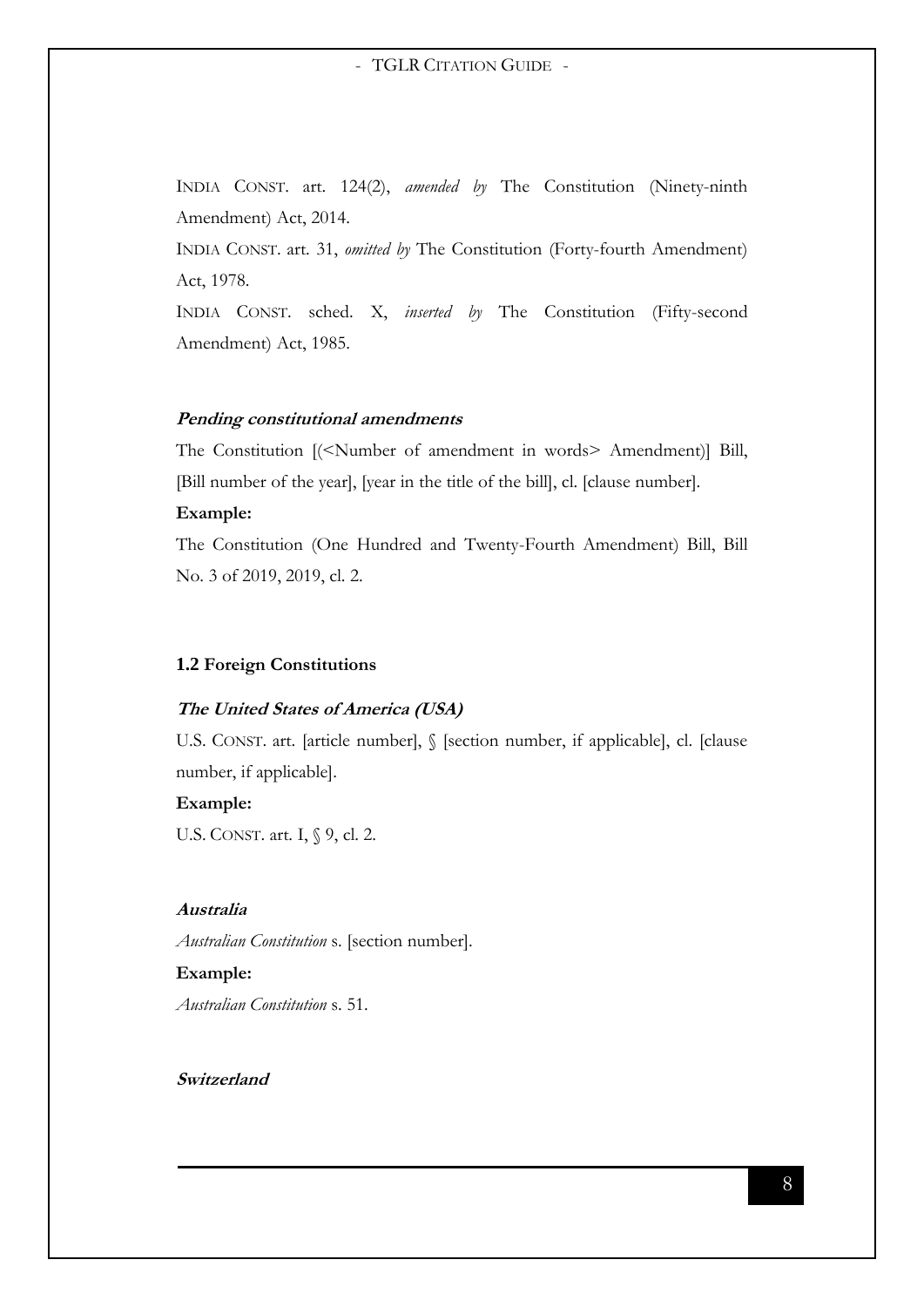[constitution name] [const. name abbreviation] [CONSTITUTION] [date of enactment], [abbreviation of full title of systematic collection of laws] [number of laws], art. [article number], para. [paragraph number] [(Country abbreviation)].

#### **Example:**

BUNDESVERFASSUNG [BV] [CONSTITUTION] Apr. 18, 1999, SR 101, art. 29, para. 1 (Switz.).

#### <span id="page-8-0"></span>**France**

[year] CONST. [article number] [(country abbreviation, if not evident from the context)].

#### **Example:**

1958 CONST. 1 (Fr.).

#### <span id="page-8-1"></span>**Japan**

[Constitution name] [Constitution abbreviation] [CONSTITUTION], art. [article number], para. [paragraph number] [(country abbreviation, if not evident from the context)].

#### **Example:**

NIHONKOKU KENPŌ [KENPŌ] [CONSTITUTION], art. 9, para. 2 (Japan).

#### **2. BOOKS**

<span id="page-8-2"></span>[Volume number, if any] [AUTHOR'S NAME], [TITLE OF THE BOOK] [Page number] [(Publisher's name Year of publishing)].

#### **Examples:**

- 1 JAMES FITZJAMES STEPHEN, A HISTORY OF THE CRIMINAL LAW OF ENGLAND 156–57 (London, MacMillan & Co. 1883).
- GLANVILLE WILLIAMS, LEARNING THE LAW 69 (Sweet & Maxwell 2014).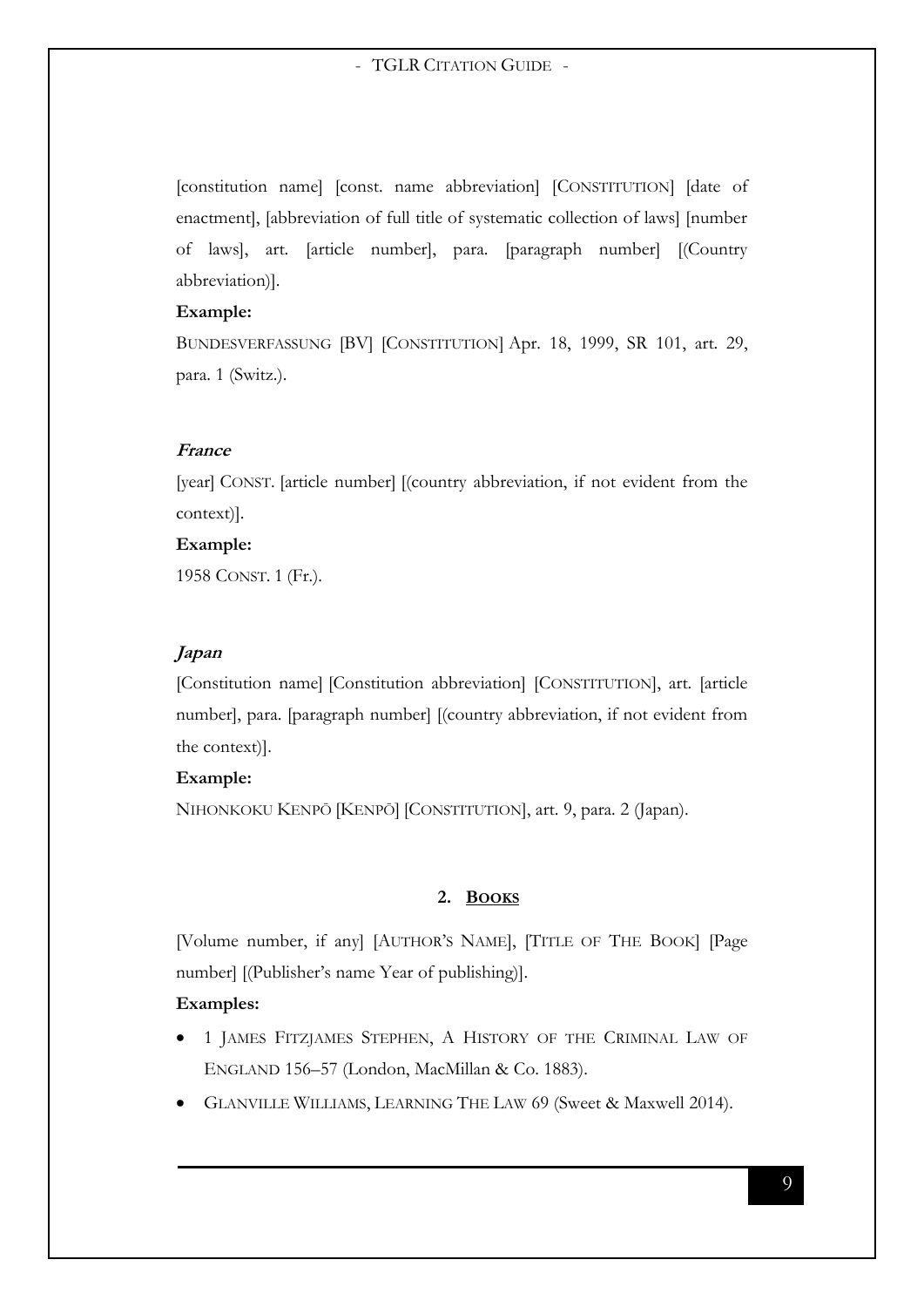# <span id="page-9-0"></span>**2.1 Multiple Editions, Same Publisher**

[Volume number, if any] [AUTHOR'S NAME], [TITLE OF THE BOOK] [Page number] [(Edition Year of publishing)].

# **Examples:**

- FLEMING JAMES, JR. ET AL., CIVIL PROCEDURE § 2.3 (4th ed. 1992).
- FRANCIS A. CAREY, ORGANIC CHEMISTRY 310 (6th ed. 2006).

# <span id="page-9-1"></span>**2.2 Books with editor/s or translators**

[Volume number, if any] [AUTHOR'S NAME], [TITLE OF THE BOOK] [Page number] [(Name of the editor/s followed by ed./eds., Name of the translator (if any) followed by trans., Publisher's name Year of publishing)].

# **Example:**

- KARL MARX & FREDERICH ENGELS, THE COMMUNIST MANIFESTO (Joseph Katz ed., Samuel Moore trans., Washington Square Press 1964).
- ETHICS OF CONSUMPTION: THE GOOD LIFE, JUSTICE, AND GLOBAL STEWARDSHIP 118-19 (David A. Crocker & Toby Linden eds., 1998).

# <span id="page-9-2"></span>**2.3 Books with more than two editors**

[Volume number, if any] [AUTHOR'S NAME], [TITLE OF THE BOOK] [Page number] [(Name of the editor followed by et al. eds., Name of the translator (if any) followed by trans., Publisher's name Year of publishing)].

# **Example:**

<span id="page-9-3"></span>AIDS AND THE LAW (Harlon L. Dalton et al. eds., 1987).

# **3. ARTICLES AND WORKING PAPERS**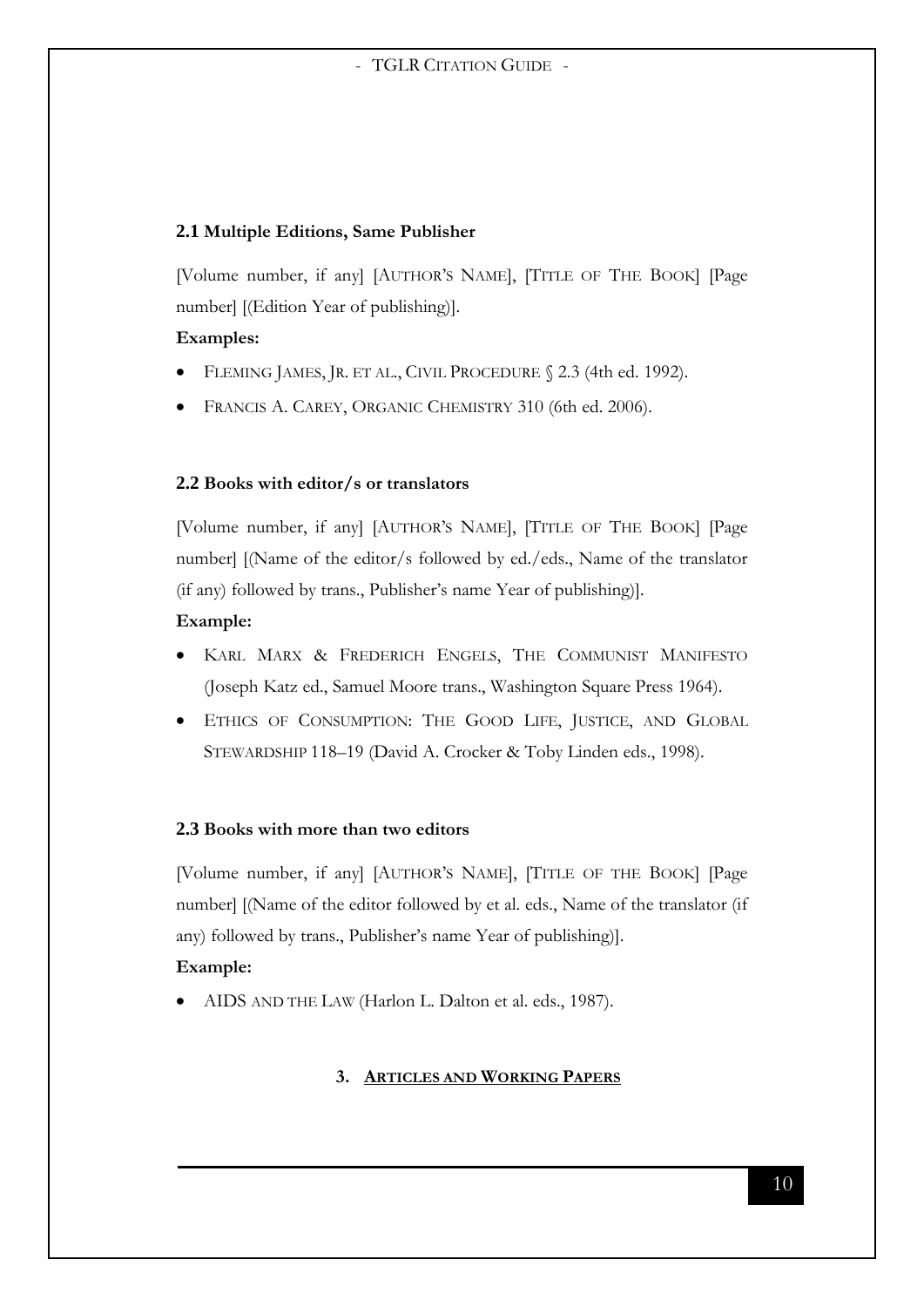# <span id="page-10-0"></span>**3.1 Articles in consecutively paginated journals and magazines**

[Author's name], [*Title of the article*], [Journal volume number] [NAME OF THE JOURNAL (abbreviated)] [Starting page of the article], [Pages cited] [(Year)]. **Example:**

- David E. Graham, *Cyber Threats and the Law of War*, 4 J. NATL SEC. L. & POL'Y 87, 91 (2010).
- Fred R. Shapiro & Michelle Pearse, *The Most-Cited Law Review Articles of All Time*, 110 MICH. L. REV. 1483, 1489 (2012).

# <span id="page-10-1"></span>**3.2 Articles in non-consecutively paginated journals and Magazines**

[Author's name], [*Title of the article*], [Journal Volume Number] [NAME OF THE JOURNAL (abbreviated)] [Date of issue as on its cover] at [first page of the work], [page or pages on which specific material appears (if applicable)].

# **Example:**

- Barbara Ehrenreich, *Iranscam: The Real Meaning of Oliver North*, MS., May 1987, at 24, 25.
- *Damages for a Deadly Cloud: The Bhopal Tragedy Will Cost Union Carbide \$470 Million*, TIME, Feb. 27, 1989, at 53.

# <span id="page-10-2"></span>**3.3 Works in Collection**

[Authors Name], [*Title of the shorter work*], *in* [Volume number (if any)] [NAME OF THE VOLUME] [Page on which the shorter work begins, page on which specific material appears] [(Editors, translators, edition, publisher, and date)].

# **Example:**

 Kay Deaux & Brenda Major, *A Social-Psychological Model of Gender*, *in* THEORETICAL PERSPECTIVES ON SEXUAL DIFFERENCE 89, 90 (Deborah L. Rhode ed., 1990).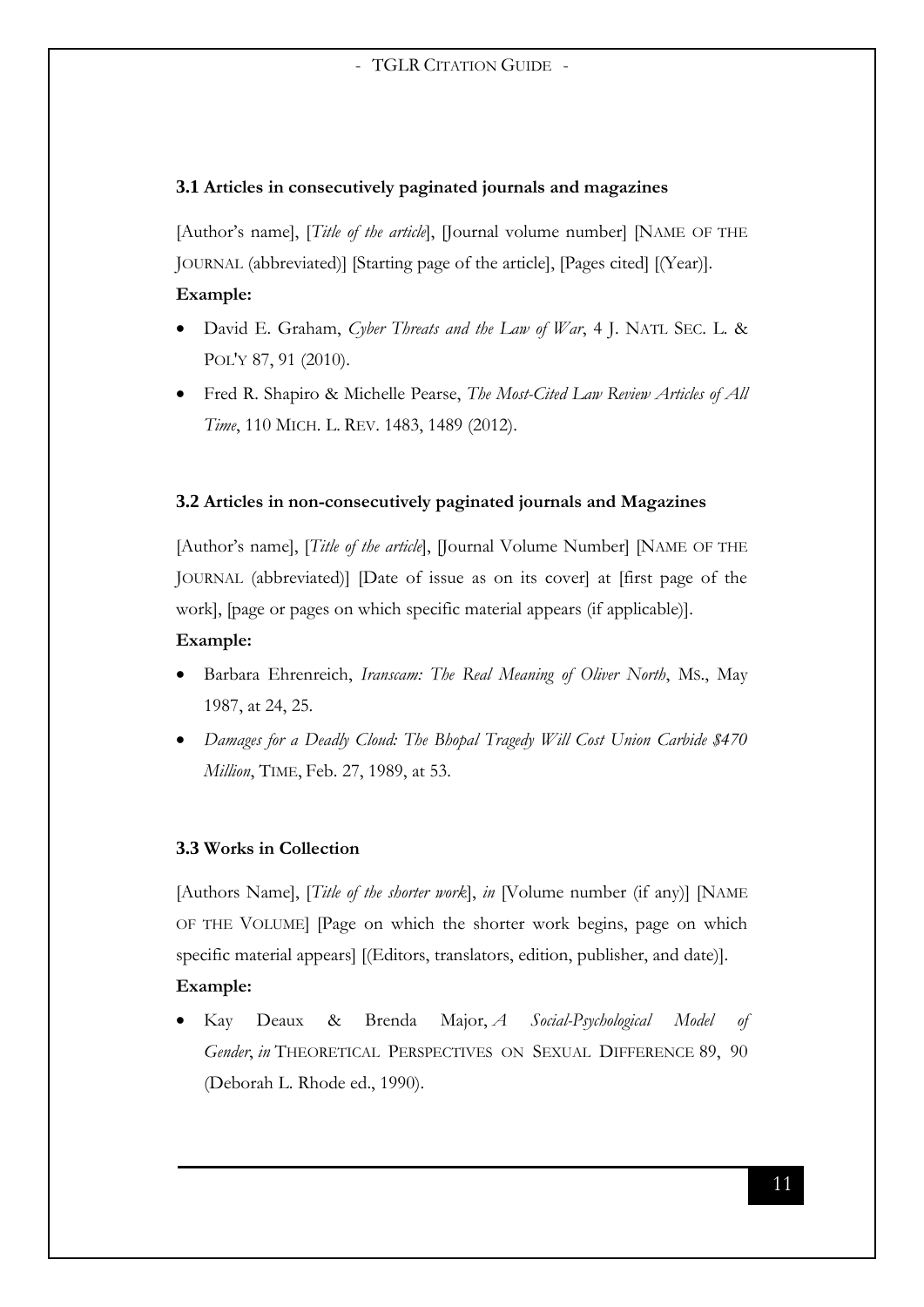# <span id="page-11-0"></span>**3.4 Newspaper Articles**

[Name of the author], [*Name of the article*], [Name of the newspaper] [(Place of publication)], [Date of publication], at [ Page number].

# **Example:**

- Nancy Reagan, Editorial, *Just Say "Whoa*,*"* WALL ST. J., Jan. 23, 1996, at A14.
- *Trial Judge Will Not Give Enquiry Evidence*, TIMES (London), June 13, 1990, at 3.

# <span id="page-11-1"></span>**3.5 Online Newspapers**

[Name of the author], [*Name of the article*], [Name of the newspaper] [(Date of publication)], [URL].

# **Example**:

 John M. Broder, *Geography Is Dividing Democrats over Energy*, N.Y. TIMES (Jan. 27,  $2009$ ,

http://www.nytimes.com/2009/01/27/science/earth/27coal.html.

# **3.6 Working Paper**

[Name of the author], [*Name of the article*] [(name of the sponsoring organization, the working paper designation and number, and the year)].

# **Example**:

<span id="page-11-2"></span> Alan J. Auerbach & Laurence J. Kotlikoff, *National Savings, Economic Welfare, and the Structure of Taxation* 24–33 (Nat'l Bureau of Econ. Research, Working Paper No. 729, 1981).

# **4. CASES**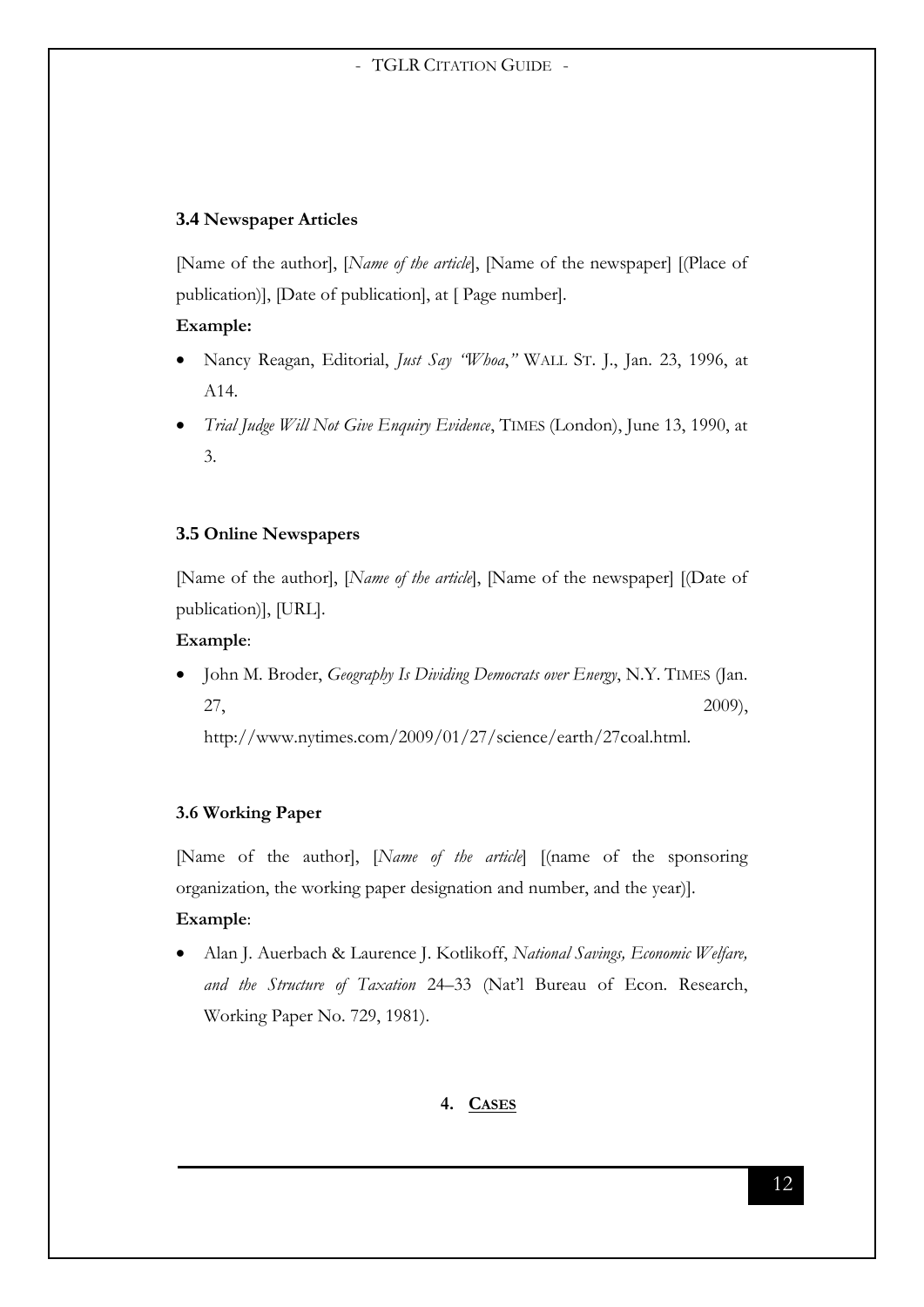[Plaintiff/ Appellant/ Applicant] v. [Defendant/ Respondent], [Citation], [Paragraph number, if any]

## **4.1 Supreme Court Decisions**

#### **Examples:**

- Satya v. Teja Singh, (1975) 1 SCC 120.
- Vishaka & Ors. v. State of Rajasthan & Ors., AIR 1997 SC 3011, ¶ 21.
- State of Punjab v. Mohar Singh, 1955 SCJ 25.
- Surajdeao Ojha v. State of Bihar, 1980 Supp SCC 769.
- Goodricke Group Ltd. v. State of West Bengal, 1995 Supp (1) SCC 707.

#### **4.2 High Court Decisions**

#### **Examples:**

- Pandhari v. Motiram Jayram Deogade, (2018) 3 Mah LJ 251.
- K. Bhoomi Reddy v. The Land Acquisition Officer, 2015 SCC OnLine Hyd 90.
- Vasundara Bhalla v. Haridas Bhagat and Company Pvt. Ltd., AIR 1995 Mad 172.
- Saha and Gupta Enterprise v. Indian Oil Corporation Ltd., (2008) 1 Arb LR 102.

# <span id="page-12-0"></span>**4.3 Decisions of Tribunals**

[Name of the Tribunal (Bench and city)], [Plaintiff/ Appellant/ Applicant] v. [Defendant/ Respondent], [Page or paragraph number] [(Date of ruling)].

#### **Examples:**

- National Company Law Tribunal (Ahmedabad Bench), Varia Engineering Work Pvt Ltd v. Himanshu Varia & Ors., (Mar 1, 2019).
- National Green Tribunal (Principal Bench, New Delhi), B. Raghupathy v. Union of India & Ors., ¶ 3 (Aug 21, 2018).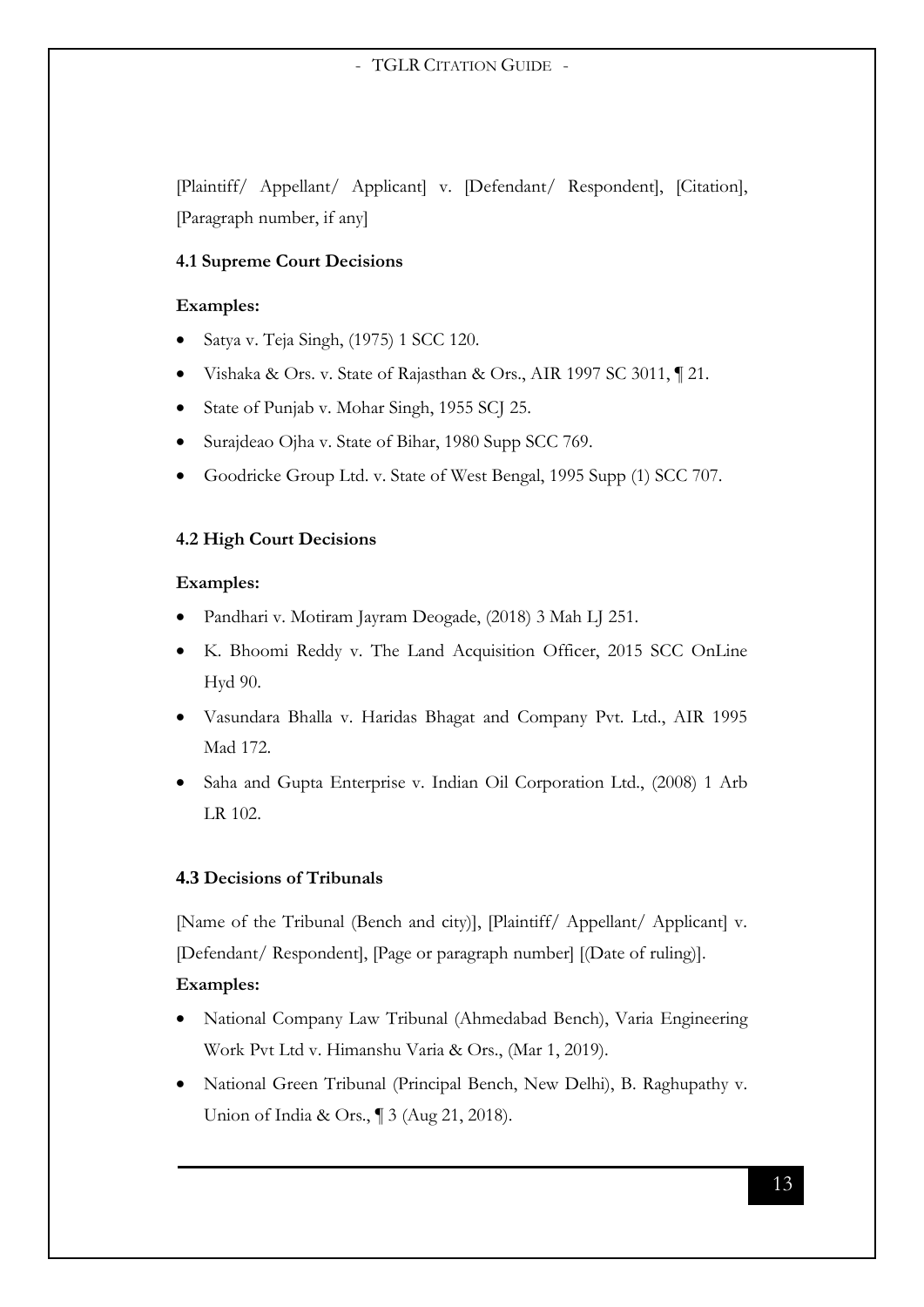Central Administrative Tribunal (Jabalpur Bench, Jabalpur), Vishnu Prasad Shyam v. Union of India, (Aug 13, 2007).

# **4.4 International Domestic Jurisdictions**

# <span id="page-13-0"></span>**USA**

- Davis v. People of Territory of Utah, 151 US 262 (1894).
- Baker v. Carr, 369 U.S. 186, 195 (1962).

# <span id="page-13-1"></span>**Canada**

- R. v. Morgentaler, [1993] 3 S.C.R. 463.
- Chase v. Campbell, [1962] S.C.R. 425 (Can.).

# <span id="page-13-2"></span>**Australia**

- *GBT v. The State of Western Australia* [2019] WASCA 40.
- *Dickson v The Queen* [2010] 241 CLR 491.

# <span id="page-13-3"></span>**UK**

- R v. Golds [2016] UKSC 61.
- Donoghue v. Stevenson [1932] AC 562 (HL) 564.

# **5. INTERNATIONAL MATERIAL**

# <span id="page-13-5"></span><span id="page-13-4"></span>**5.1 UNGA resolutions (Res.), Decisions (Dec.) and resolutions with special names**

[G.A.] [Res./Dec.] [resolution/decision number], [UN Document number] (date).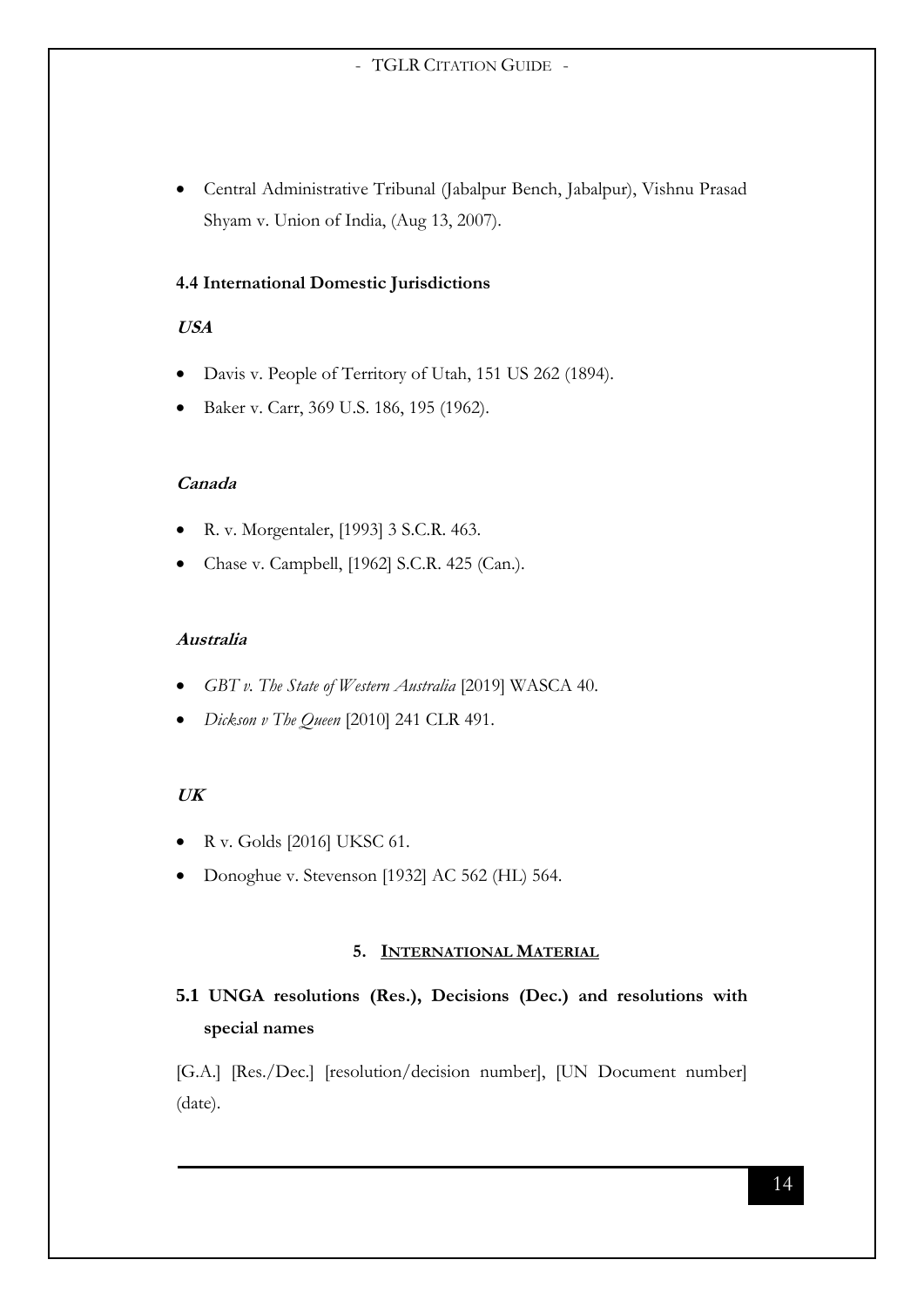## **Examples:**

- G.A. Res.  $47/163$ ,  $\sqrt{ }5$  (Dec. 18, 1992).
- G.A. Dec. 62/557, U.N. Doc. A/63/49 (Vol. III), at 106 (Sept. 15, 2008).
- G.A. Res. 60/1, 2005 World Summit Outcome (Sept. 16, 2005).

#### **Resolutions by other organs**

Resolutions issued by other U.N. organs should be cited analogously to General Assembly and Security Council resolutions. List the title of the U.N. organ first.

#### **Example:**

Trusteeship Council Res. 2014 (XXVI), at 2 (June 1, 1960).

#### <span id="page-14-0"></span>**5.2 UN Charter**

U.N. Charter art. [Article number], ¶ [paragraph number].

#### **Example:**

 $\bullet$  U.N. Charter art. 43,  $\P$ 1.

## <span id="page-14-1"></span>**5.3 UNSC resolution (Res.) and Decisions (Dec.)**

Security Council resolutions and statements of the Security Council president are cited by resolution number and date.

#### **Example:**

S.C. Res. 1325, ¶ 8 (Oct. 31, 2000).

## <span id="page-14-2"></span>**5.4 UN Reports**

[Author], [*name of report*], [paragraph cited] [UN Document number] (date). **Examples:**

15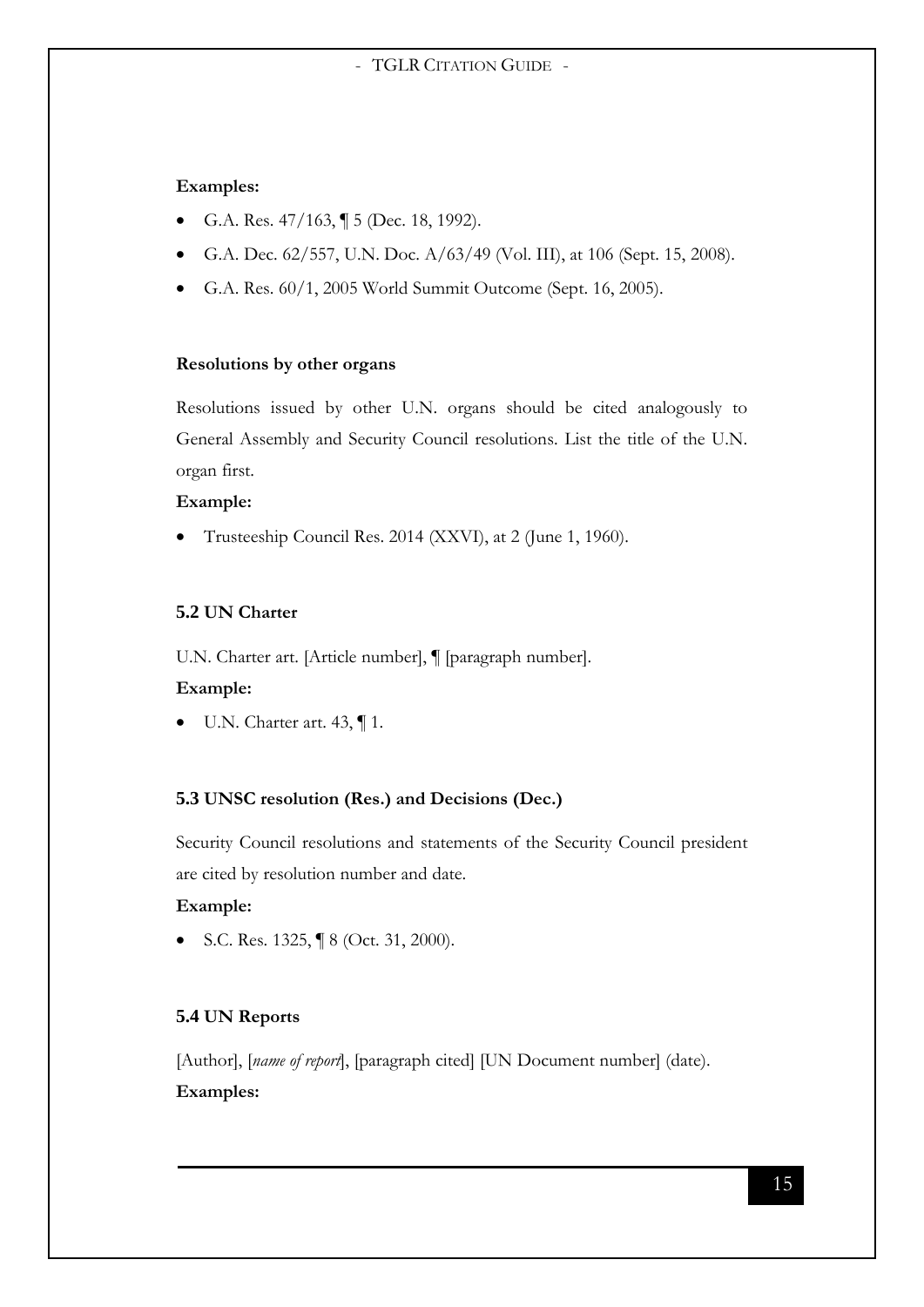- U.N. Secretary-General, *An agenda for peace: Preventive Diplomacy, Peacemaking and Peace-Keeping: Rep. of the Secretary General*, ¶ 14, U.N. Doc. A/47/277- S/24111 (June 17, 1992).
- Maurice Kamto (Special Rapporteur on the Expulsion of Aliens), *Fourth Rep. on the Expulsion of Aliens*, U.N. Doc. A/CN.4/594 (Mar. 24, 2008).

# <span id="page-15-0"></span>**5.5 Cases [International Court of Justice (ICJ) and Permanent Court of International Justice (PCIJ)]**

[Name of case] [(names of parties in short forms)], [characterization of the decision like judgement, order, Preliminary Objection etc.], [citation] [paragraph number when available indicated by the pilcrow symbol ¶] (date).

#### **Examples:**

- Military and Paramilitary Activities in and against Nicaragua (Nicar. v. U.S.), Judgement, 1986 I.C.J. 14 (June 27).
- Diversion of Water from Meuse (Neth. v. Belg.), Judgment, 1937 P.C.I.J. (ser. A/B) No. 70, at 7 (June 28).

## *Arbitration Cases-*

- Amoco Int'l Fin. Corp. v. Iran, 15 Iran-U.S. Cl. Trib. Rep. 189 (1987).
- Savarkar (Fr. v. Gr. Brit.), Hague Ct. Rep. (Scott) 275 (Perm. Ct. Arb. 1911).

# <span id="page-15-1"></span>**5.6 Treaties**

**[**Agreement's/Treaty name], [state parties (if applicable)], [subdivision referred to (if applicable)], [date of signing], [source].

#### **Examples:**

Treaty of Neutrality, Hung.-Turk., Jan. 5, 1929, 100 L.N.T.S. 137.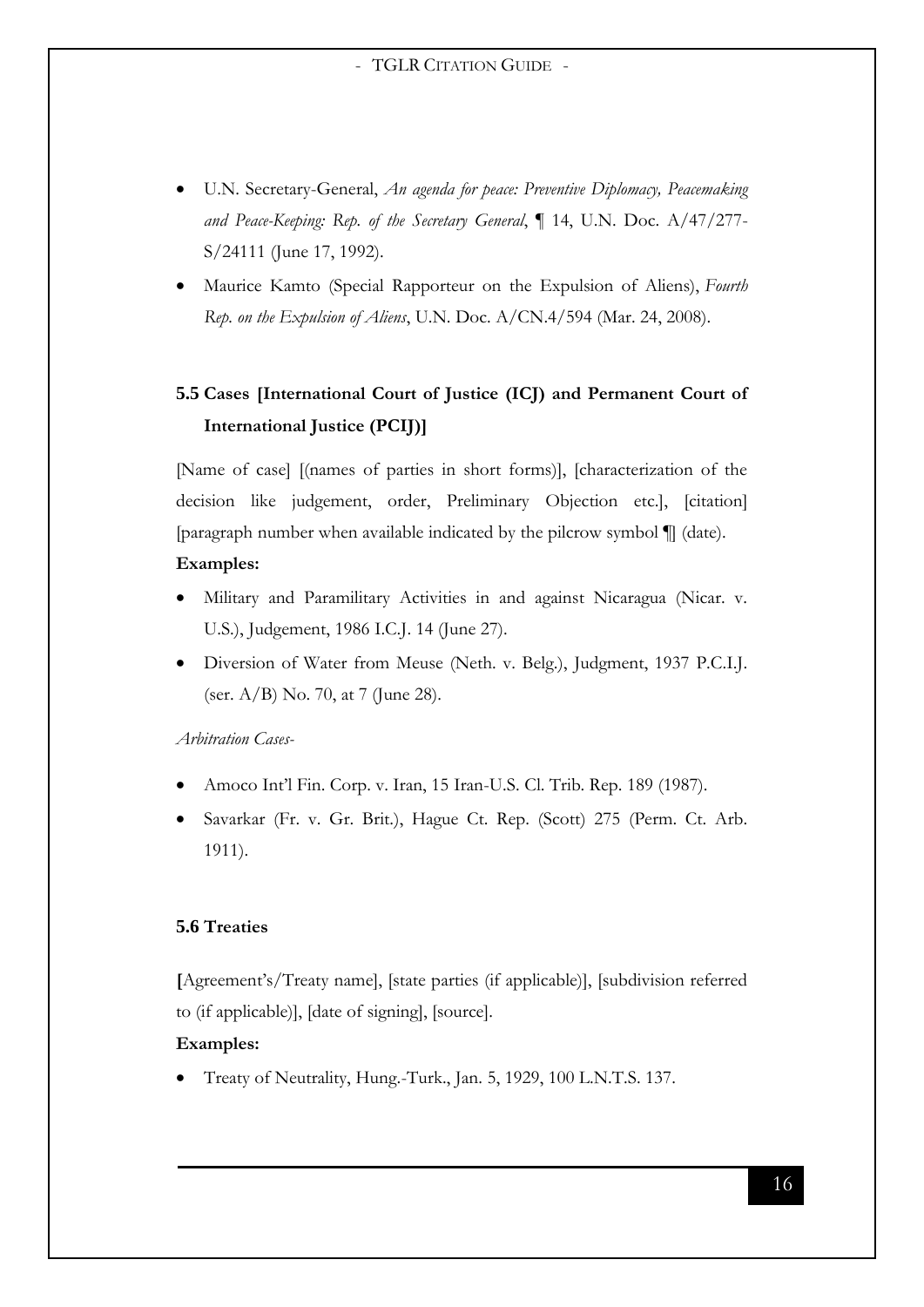North American Free Trade Agreement, Can.-Mex.-U.S., Dec. 17, 1992, 32 I.L.M. 289.

# **6. REPORTS**

# <span id="page-16-1"></span><span id="page-16-0"></span>**6.1 Law Commission Reports**

[LAW COMMISSION OF INDIA], [REPORT NUMBER] [NAME OF THE REPORT], [Page number] [(Year of publication)],

# **Example:**

 LAW COMMISSION OF INDIA, REPORT NO. 245: ARREARS AND BACKLOG: CREATING ADDITIONAL JUDICIAL (WO)MANPOWER 42 (2014).

# <span id="page-16-2"></span>**6.2 Committees set up by the Government**

[NAME OF THE CHAIRMAN/COMMITTEE], [TITLE OF THE REPORT] [Page number] [(Year of publication)].

# **Example:**

 ASHOK KUMAR COMMITTEE, THE REVIEW OF THE CIVIL AVIATION REQUIREMENTS (CAR) FOR PERSONS WITH DISABILITIES 40 (2012).

# <span id="page-16-3"></span>**6.3 Five-Year Plans**

[NAME OF THE BODY], [NAME OF THE FIVE YEAR PLAN (YEAR OF ITS IMPLEMENTATION)] [Page number] [(Year of publication)].

# **Example:**

 PLANNING COMMISSION, ELEVENTH FIVE-YEAR PLAN (2007-2012), 27 (2006).

# <span id="page-16-4"></span>**6.4 NGO Reports**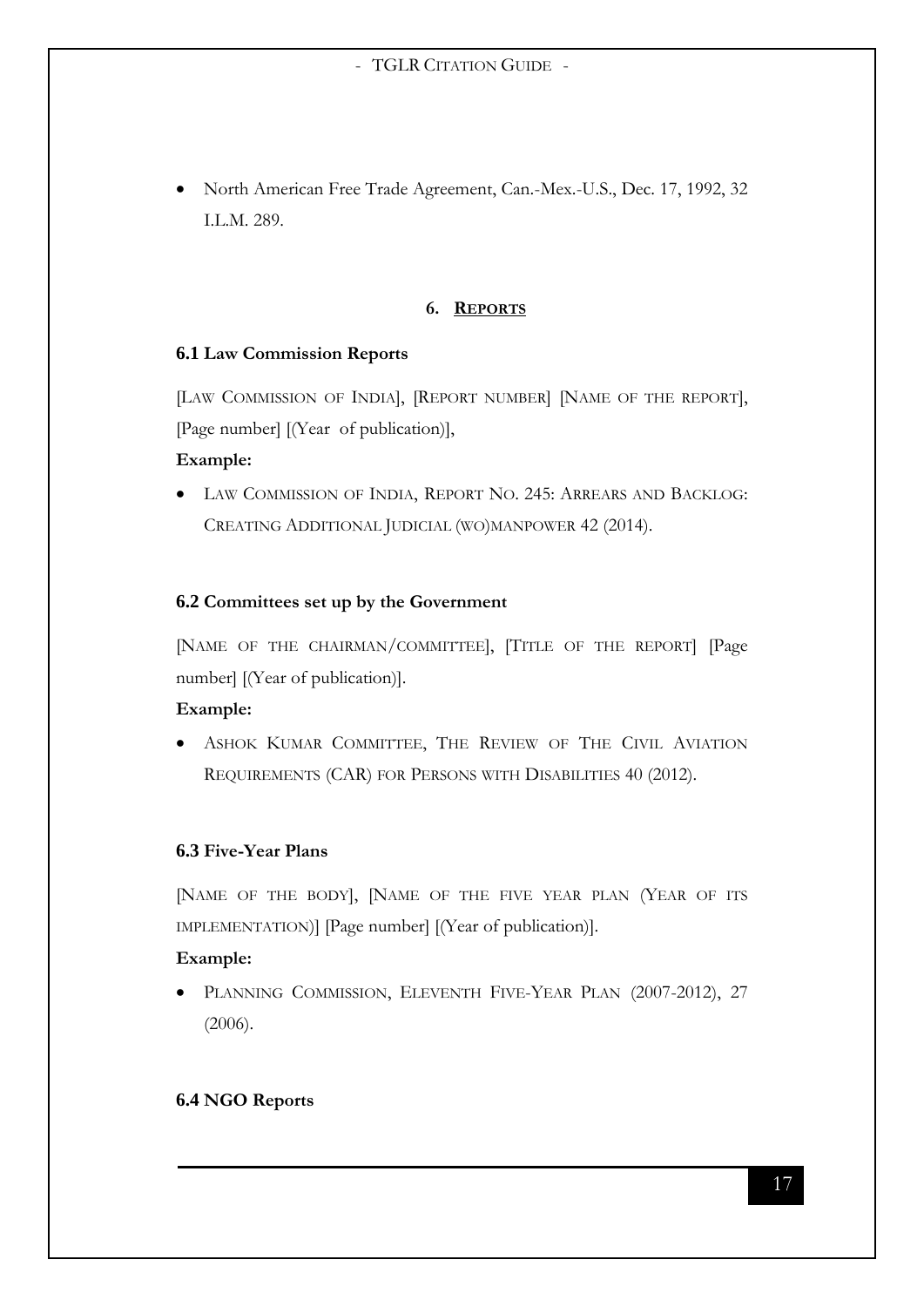[NAME OF THE NGO], [TITLE OF THE REPORT] [Page number] [(Year of publication)].

#### **Example:**

 PEOPLE'S UNION FOR CIVIL LIBERTIES, HUMAN RIGHTS VIOLATIONS AGAINST THE TRANSGENDER COMMUNITY 7 (2003).

#### <span id="page-17-0"></span>**6.5 Government Statistics**

[NAME OF THE GOVERNMENT DEPARTMENT], [NAME OF SUB-DEPARTMENT CONDUCTING THE STATISTICS (IF ANY)], [TITLE OF THE REPORT] [Page number] [(Year of publication)].

#### **Example:**

 $\bullet$  MINISTRY OF HOME AFFAIRS, NATIONAL CRIME RECORDS BUREAU, CASES REGISTERED & THEIR DISPOSAL UNDER DOWRY DEATHS DURING 2001- 02 49 (2001).

# <span id="page-17-1"></span>**6.6 Reports of Parliamentary Committees**

[NAME OF THE PARLIAMENTARY COMMITTEE], [SESSION NO.], [REPORT NUMBER] [TITLE OF THE REPORT], [Page number] [(Year of publication)].

#### **Example:**

 STANDING COMMITTEE ON URBAN DEVELOPMENT, FIFTEENTH LOK SABHA, TWENTY THIRD REPORT, REPORT ON THE STREET VENDORS (PROTECTION OF LIVELIHOOD & REGULATION OF STREET VENDING) BILL, 2012 3.1.1 (2013).

# <span id="page-17-2"></span>**6.7 Annual Reports of Government Bodies Or Governmental Departments**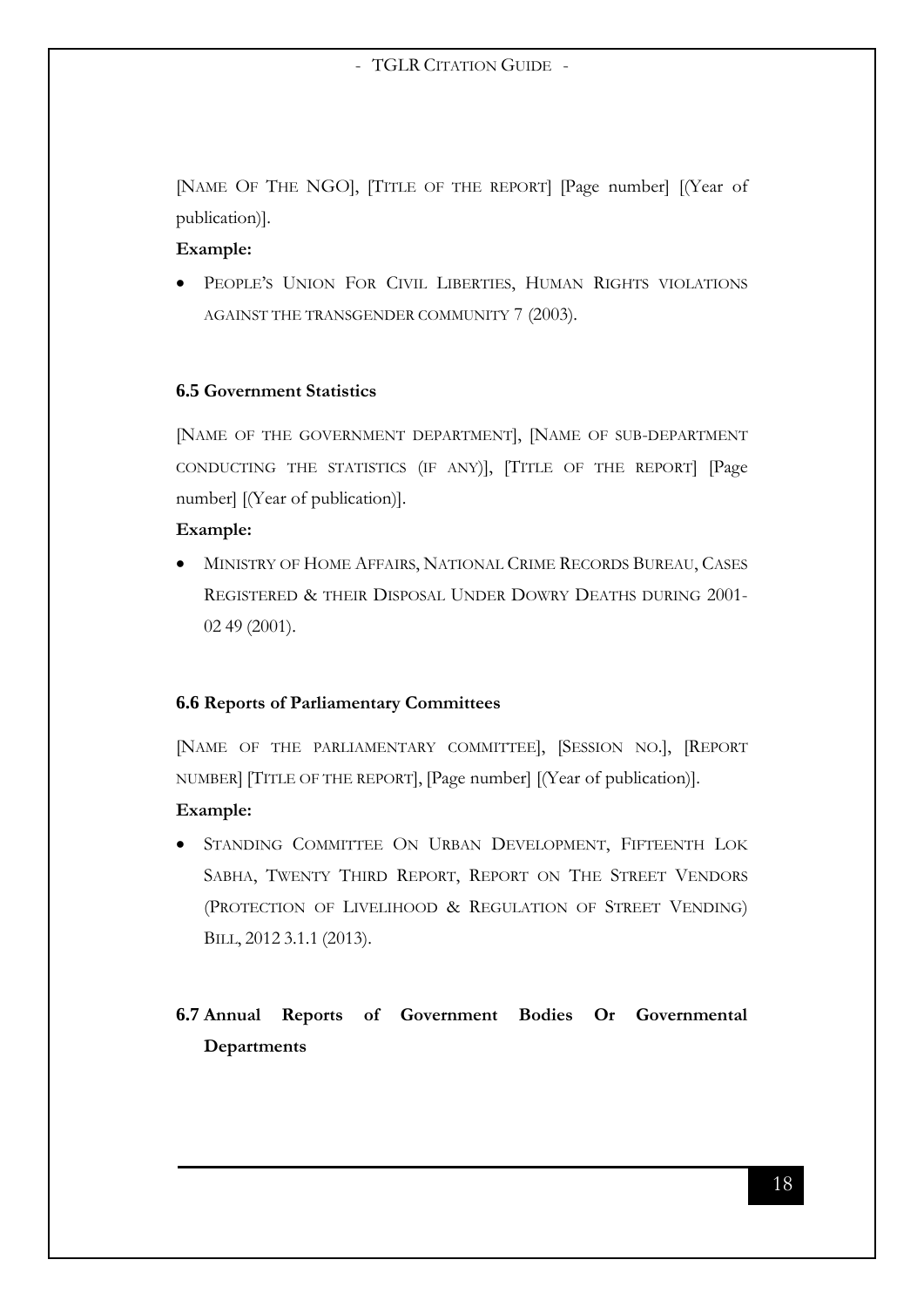[NAME OF THE GOVT. BODY], [TITLE OF THE REPORT] [REPORT YEAR] [Page number] [(Year of publication)].

# **Example:**

MINISTRY OF HOME AFFAIRS, ANNUAL REPORT 2017-18 99 (2019).

# **7. STATUTE**

# <span id="page-18-1"></span><span id="page-18-0"></span>**7.1 Statute**

[Short Title of the Act], § [Section number], No. [Act number], Acts of Parliament, [Year of the Act] [(country abbreviation)].

**Note**: While citing a State legislation, in place of 'Acts of Parliament', use 'Acts of [relevant State] State Legislature'.

# **Examples:**

- Banking Regulation Act, 1949, § 3, No. 10, Acts of Parliament, 1949 (India).
- Maharashtra Labour Welfare Fund Act, 1953, § 5, No. 40, Acts of Maharashtra State Legislature, 1953 (India).

## <span id="page-18-2"></span>**7.2 Schedules of a Statute**

[Short Title of the Act], sched. [Schedule number], art. [Article number]. **Example:**

The Geneva Conventions Act, 1960, sched. I, art. 3.

# <span id="page-18-3"></span>**7.3 Amending Statute**

[Short Title of the Act], No. [Act number], Acts of Parliament, [Year of Volume] [(Country abbreviation if not evident from context)].

# **Examples:**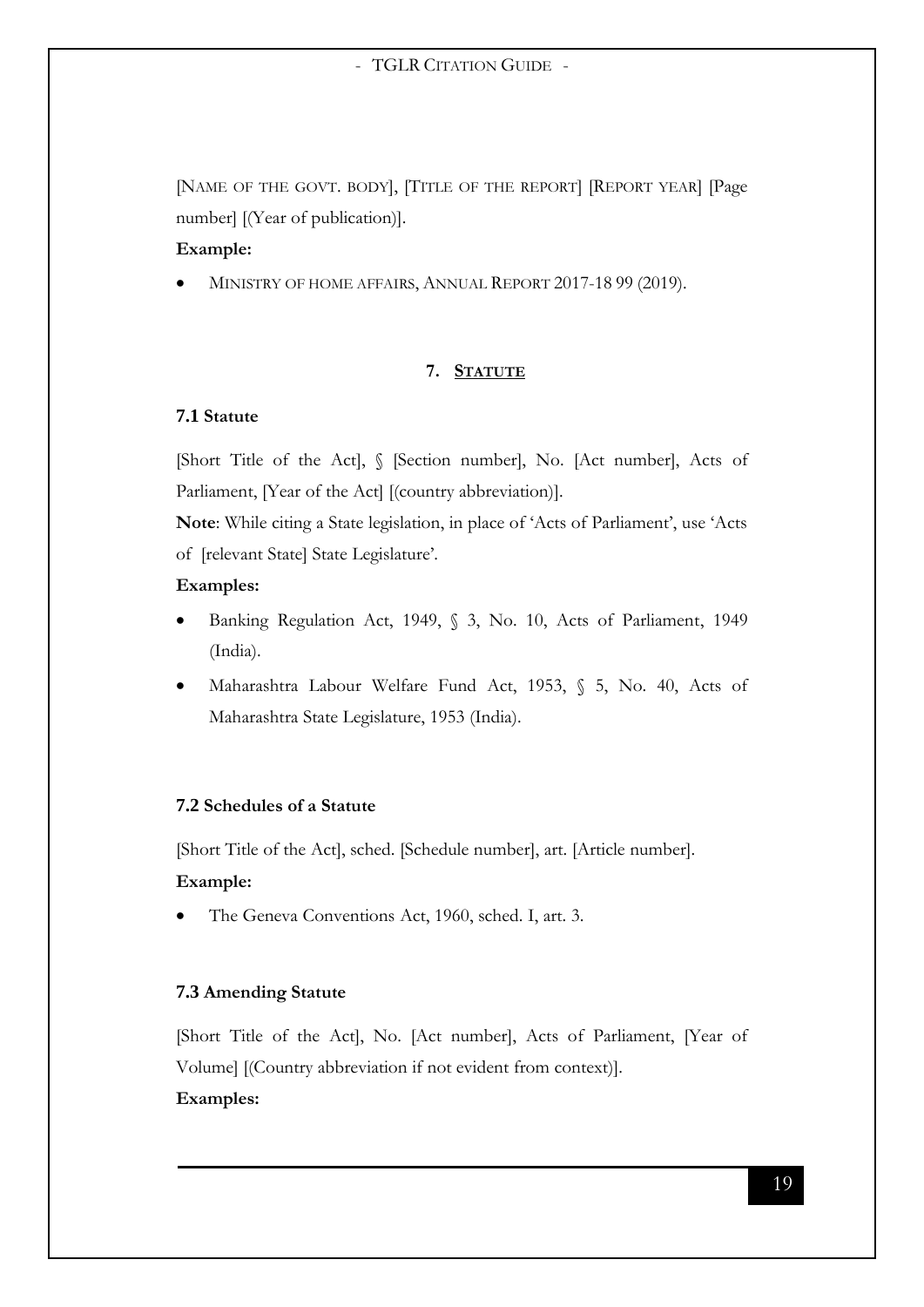- Taxation Laws (Amendment) Act, 2000, No. 1, Acts of Parliament, 2001 (India).
- Copyright (Amendment) Act, 1992, No. 13, Acts of Parliament, 1992 (India).

# <span id="page-19-0"></span>**7.4 Illustrations in a Statute**

[Short Title of the Act], *Illustration* to § [Section number].

# **Example:**

Indian Contract Act, 1872, *Illustration* to § 12.

# <span id="page-19-1"></span>**7.5 Ordinance**

[Short Title of the Ordinance], § [Section number] [(Date of Promulgation)].

# **Example:**

The National Tax Tribunal Ordinance, 2003, § 5 (Oct. 16, 2003).

# <span id="page-19-2"></span>**7.6 Rules**

[Rules name], [Year of enactment], [Volume number] [Publication abbreviation] [Page(s) of specific material] [(country abbreviation if not evident from context)].

# **Examples:**

- Beedi Workers Welfare Cess Rules, 1977, 22 Gen. S. R. & O. 719 (India).
- Indian Post Office (1st Amendment) Rules, 1996, 1997 CIS 135 (India).

# <span id="page-19-3"></span>**7.7 Regulations**

[Regulations Name], [Year of Enactment], [Volume Number] [Publication Abbreviation] [Page(s) of Specific Material] [(Country abbreviation if not evident from context)].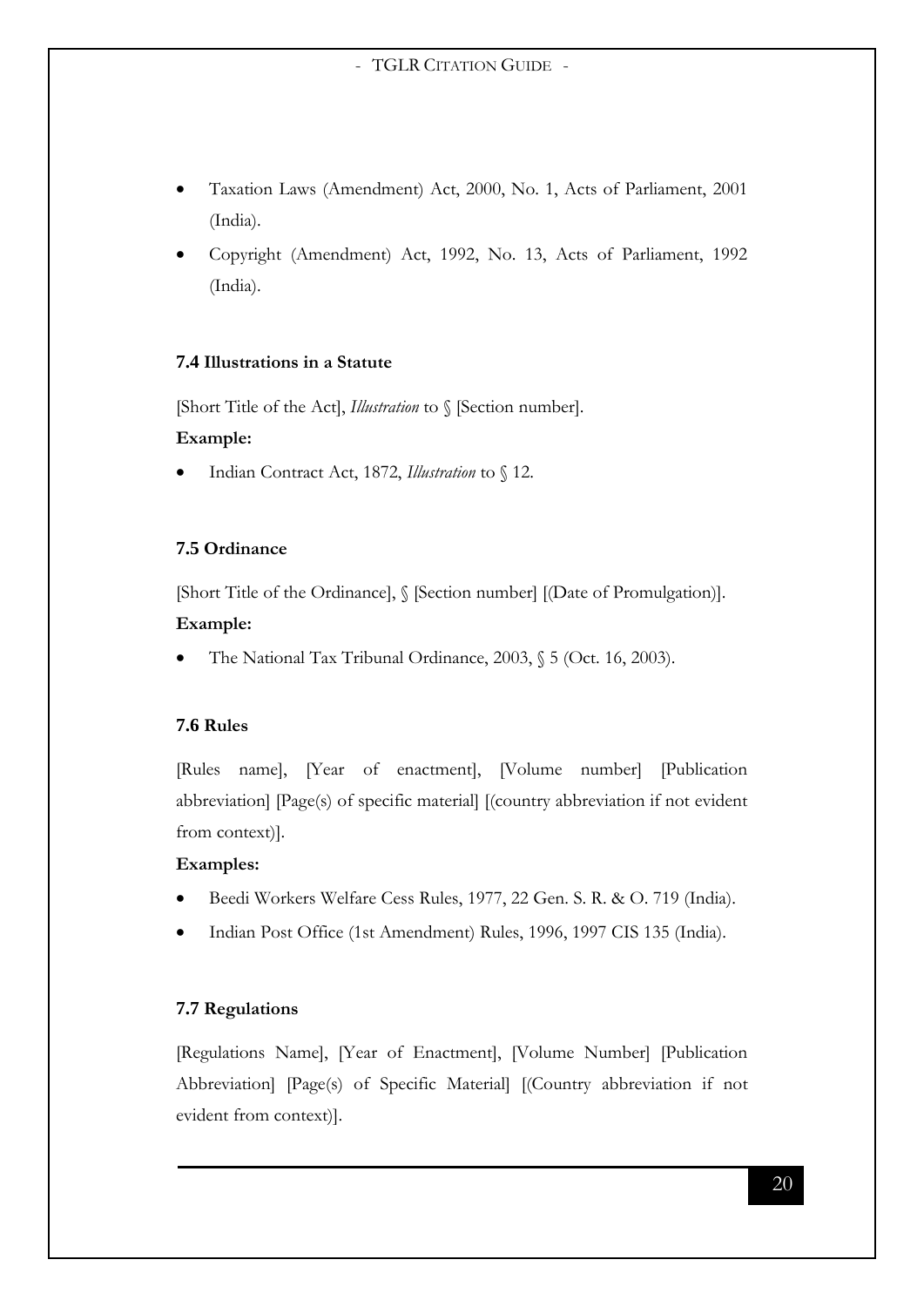#### **Example:**

 Indian Medical Council (Profession Conduct, Etiquette and Ethics) Regulations, 2002, Gazette of India, pt. III sec. 4 (Apr. 6, 2002).

#### <span id="page-20-0"></span>**7.8 Bye Laws**

[Name of the Bye Laws], Bye Law [Bye Law number].

#### **Example:**

Bye Laws of The Bombay Stock Exchange, Bye Law 1(a).

#### <span id="page-20-1"></span>**7.9 Bills**

[Short Title of the Bill], Cl. [Clause number], No. [Bill number] of [Year of the Bill] [(country abbreviation)].

#### **Example:**

 The Indian Medical Council (Amendment) Bill, 2018, Cl. 3, No. 169 of 2018 (India).

#### <span id="page-20-2"></span>**7.10 Ministry Notifications**

[Name of the notifying ministry], [Description of the notification], [Notification number] [(Date of notification)].

#### **Example:**

 Ministry of Finance, Resignation Acceptance of Dr. Urjit R. Patel as Governor of RBI, F.No. 1/3/2013-BO.I (Dec. 11, 2018).

# <span id="page-20-3"></span>**7.11 Circulars**

[Name of relevant authority], [Circular number] [(Date of issuance)]. **Example:**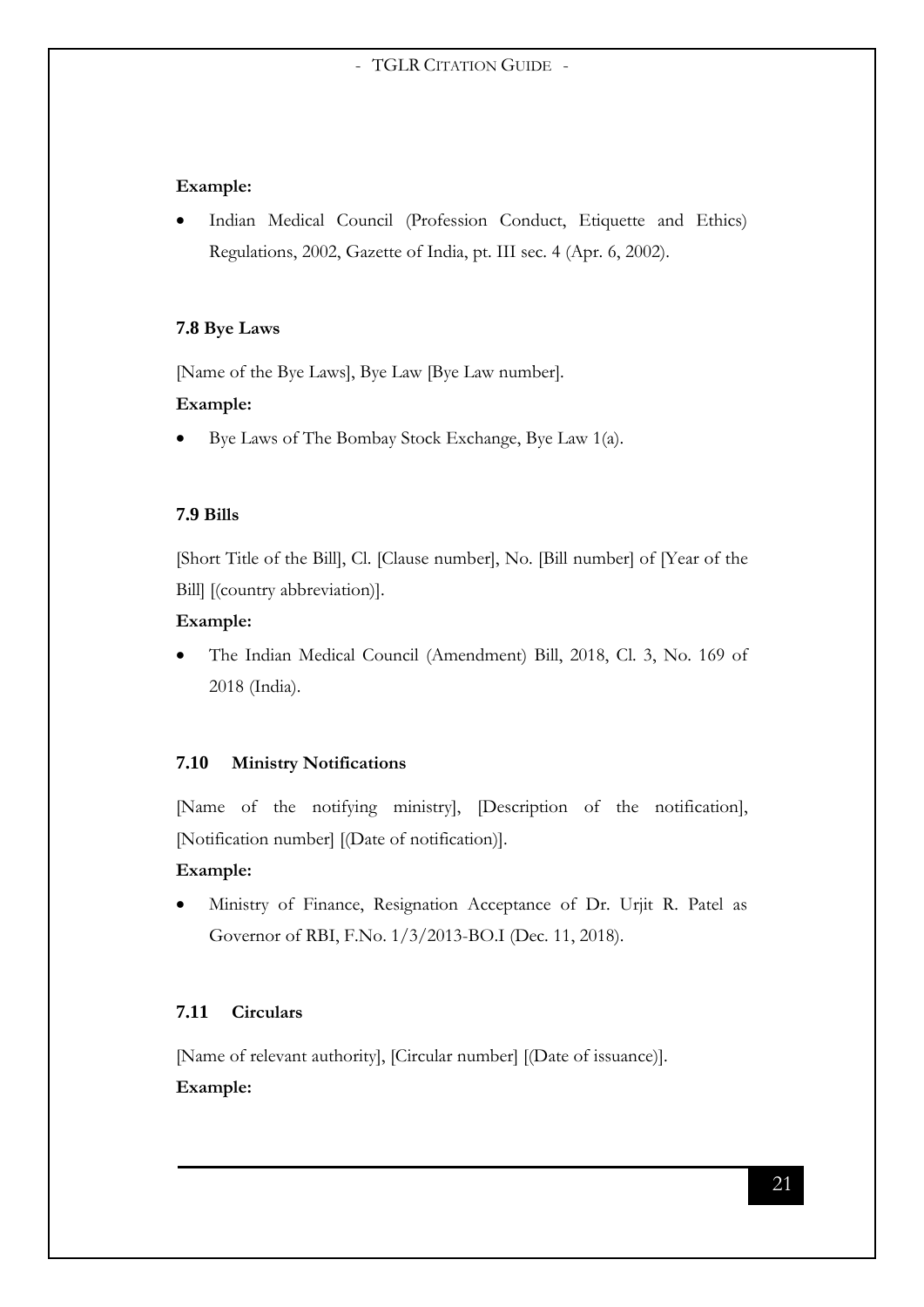Ministry of Finance, Circular No. 1/9/2014-FI (C-68798) (Oct. 7, 2014).

# <span id="page-21-0"></span>**7.12 Guidelines**

[Name of the guidelines], Cl. [Clause number] [(Date of issuance)].

#### **Example:**

RBI Guidelines, Cl. D.I.a (Aug. 1, 2016).

### <span id="page-21-1"></span>**7.13 Executive Orders**

[Name of the relevant authority], [Title of the order], [Order number] [(Date of issuance)].

# **Example:**

Ministry of Finance, General Order, 60(2)/98/IC-I (Apr. 16, 1998).

# <span id="page-21-2"></span>**7.14 Government Policies**

[Name of the policy], [Location of text], ¶ [Paragraph number] [(Year of adoption)].

#### **Example:**

National Telecom Policy, Preamble, ¶ 10 (2012).

# <span id="page-21-3"></span>**7.15 Gazette Notifications**

[Name of the Government], [Name of the notifying ministry or department], [Notification number] [(Date of issuance)].

# **Example:**

 Govt. of India, Ministry of Labour and Employment, S.O. 1032(E) (Feb. 27, 2019).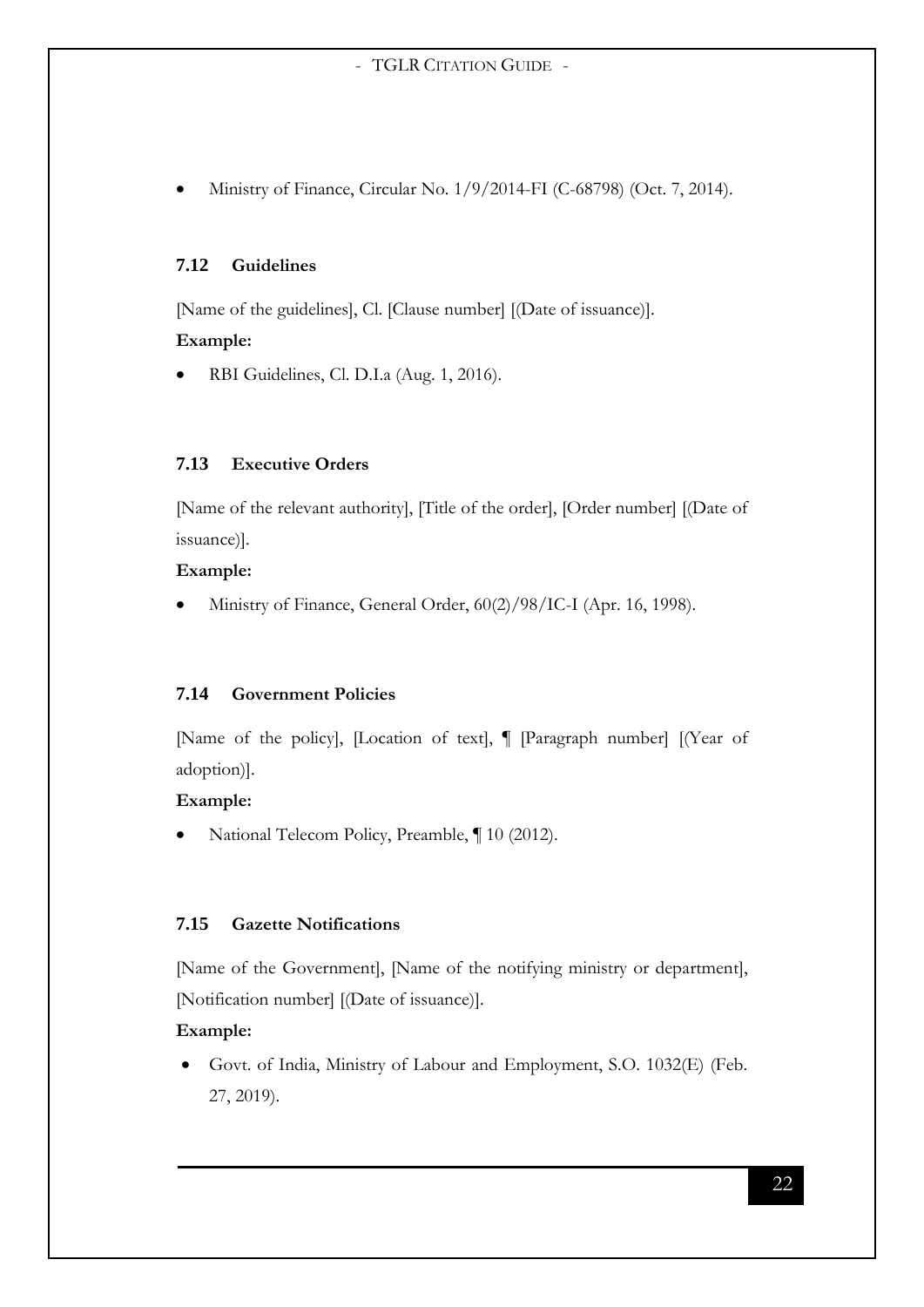#### **8. LEGISLATIVE & OFFICIAL PROCEEDINGS**

#### <span id="page-22-1"></span><span id="page-22-0"></span>**8.1 Constituent Assembly Debates**

[Book number] LOK SABHA SECRETARIAT, CONSTITUTIONAL ASSEMBLY DEBATES: OFFICIAL REPORT [REPORT NO.] (photo. reprint [year]).

For the online version: [Book number] [HOUSE NAME] SECRETARIAT, CONSTITUTIONAL ASSEMBLY DEBATES [date of speech] *speech by* [speaker name] [page no.], [URL] [(last visited date)].

#### **Examples:**

- 7 LOK SABHA SECRETARIAT, CONSTITUTIONAL ASSEMBLY DEBATES: OFFICIAL REPORT 893 (photo. reprint 2003).
- LOK SABHA SECRETARIAT, CONSTITUTIONAL ASSEMBLY DEBATES, Sep. 17, 1946 *speech by* BR AMBEDKAR 66, <http://parliamentofindia.nic.in/ls/debates/vol1p5.htm> (last visited, Feb. 27, 2014).

# <span id="page-22-2"></span>**8.2 Parliamentary Questions or Speeches**

[*Title of the session*], [NAME OF THE HOUSE], [URL], [Date it was last visited].

# **Example:**

 *100 day plan for the Textile Sector*, RAJYA SABHA DEBATES, http://rsdebate.nic.in/bitstream/123456789/63456/2/PD\_229\_0709201 3\_p89\_p121\_9.pdf#search=null 2009 07 15 (last visited, Feb. 24, 2014).

# <span id="page-22-3"></span>**8.3 Parliamentary Debates**

[*Title of the session*], [NAME OF THE HOUSE], [URL], [(Date it was last visited)].

# **Example:**

 *Withdrawal of Proposal to Amend 498A,* RAJYA SABHA DEBATES, [http://rsdebates.nic.in/bitstream/123456789/632603/2/PD\\_234\\_200320](http://rsdebates.nic.in/bitstream/123456789/632603/2/PD_234_20032014_p3666_p367_28.pdf#search=propasal to)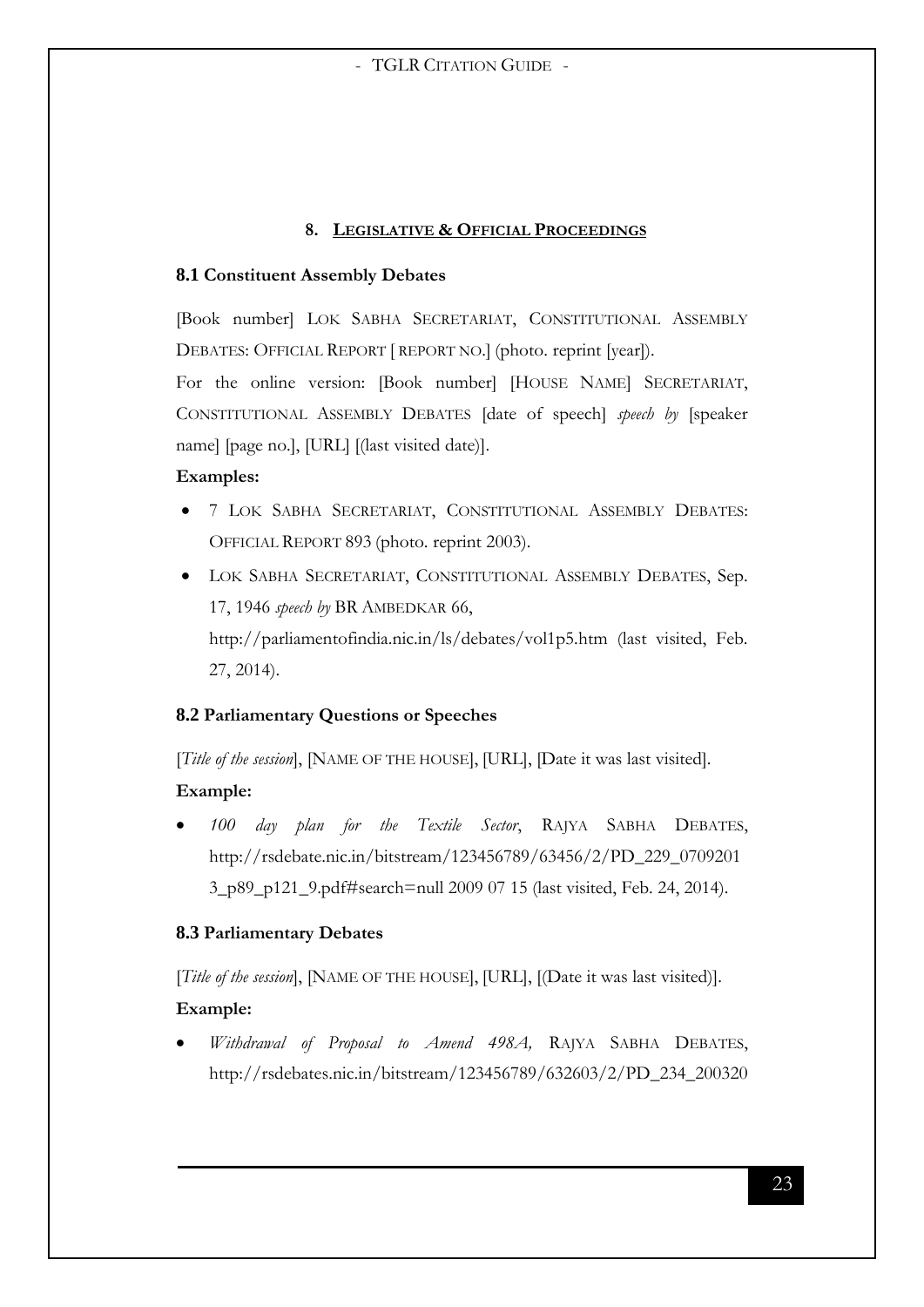14\_p3666\_p367\_28.pdf#search=propasal to amend 498A (last visited, Jan. 23, 2018).

#### <span id="page-23-0"></span>**8.4 Minutes of Meetings of Official Bodies**

[Name of the department], [*Minutes of the type of meeting*], [Date], [URL], [(Date it was last visited)].

#### **Example:**

 Ministry of Commerce and Industry, *Minutes of the India - Kenya Joint Trade Committee meeting*, Nov. 18, 2014, available at http://pib.nic.in/newsite/PrintRelease.aspx?relid=183077 (last visited on Apr 24, 2018).

#### **9. MISCELLANEOUS**

# <span id="page-23-2"></span><span id="page-23-1"></span>**9.1 Online Materials**

[Name of the author], [*Title*], [NAME OF THE WEBSITE] [Date] [URL] [Date last visited].

Where author information is not available, the citation must begin from the title. If no clear title is discernible then cite the title as shown in the Title Bar of the web browser.

#### **Example:**

 Krishnadas Rajagopal, *Jallikattu issue to go to Constitution Bench*, THE HINDU (Dec. 12, 2017), http://www.thehindu.com/news/national/jallikattu-issueconstitution-bench/article21512807.ece.

# <span id="page-23-3"></span>**9.2 Dictionaries**

[TITLE OF THE DICTIONARY] [Page number] [(Editors, Edition no. Year)]. **Example:**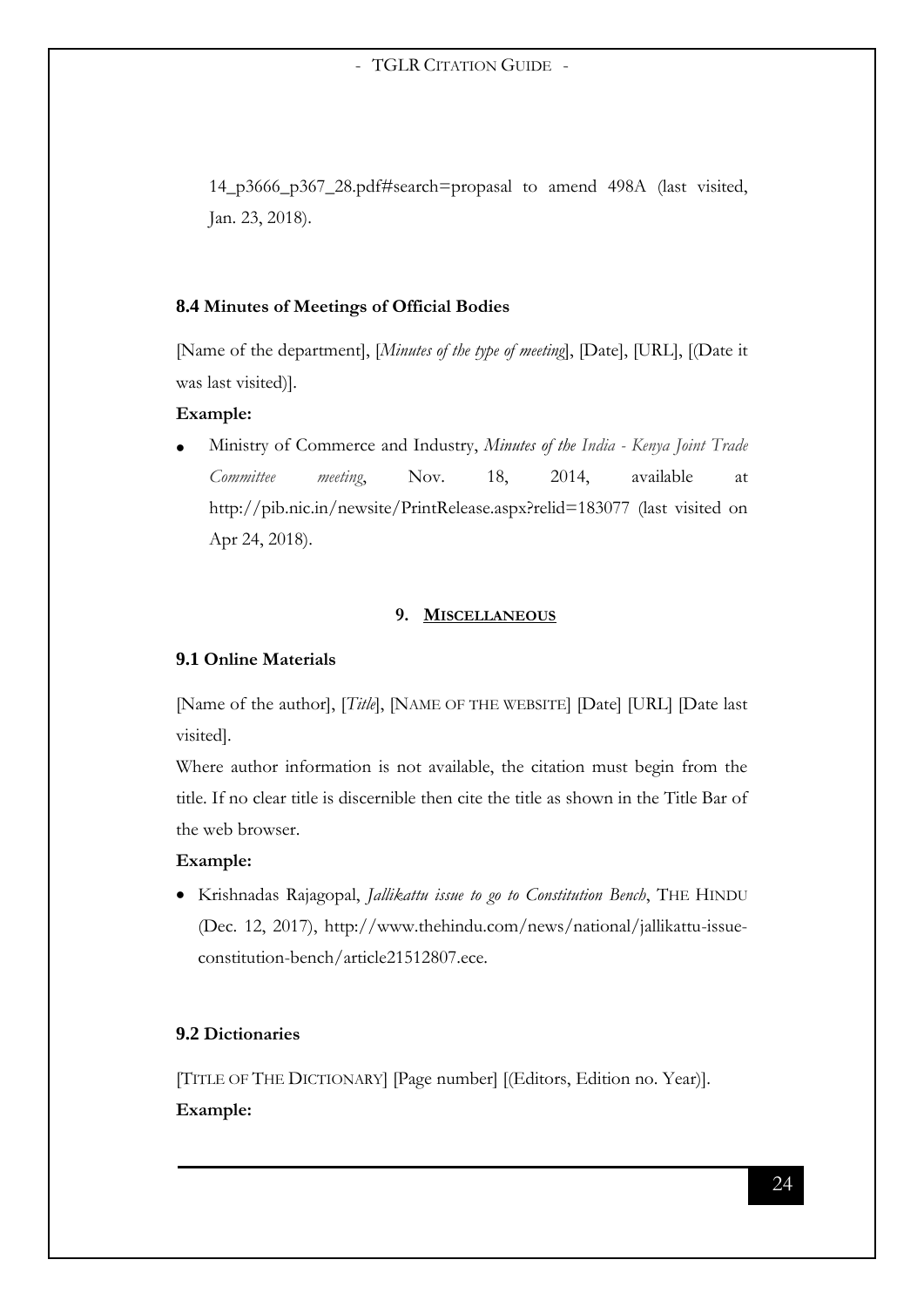Black's Law Dictionary (Bryan A. Garner et el. eds., 9<sup>th</sup> ed. 2009).

#### <span id="page-24-0"></span>**9.3 Videos**

[*Title of* video], [Date], [URL], [(Date last accessed)].

#### **Example:**

Vice President briefs media about his 2- nation visit to Latin America, Mar 12, 2019, available at https://www.youtube.com/watch?v=uHdoHfThW5U (Last visited on March 17, 2019).

#### <span id="page-24-1"></span>**9.4 E-Mail**

Letter from [Name of the sender], [Title and Institutional affiliation in abbreviation], to [Name of the recipient], [Title and Institutional affiliation in abbreviation] [(archival information)].

#### **Example:**

 E-mail from Editorial Bd., the GNLU Law Review, to Mr. Mike Cruz, Managing Dir., LexisNexis India (Apr. 24, 2018, 05:30pm IST) (on file with the author).

# <span id="page-24-2"></span>**9.5 Letters**

Letter from [Name of the sender], [Title and Institutional affiliation in abbreviation], to [Name of the recipient], [Title and Institutional affiliation in abbreviation] [(date)] (on file with [the person possessing the letter]).

#### **Examples:**

 Letter from Mike Cruz, Managing Dir., LexisNexis India, to the Editorial Bd., The GNLU Law Review (Apr. 24, 2018) (on file with the author).

If available online: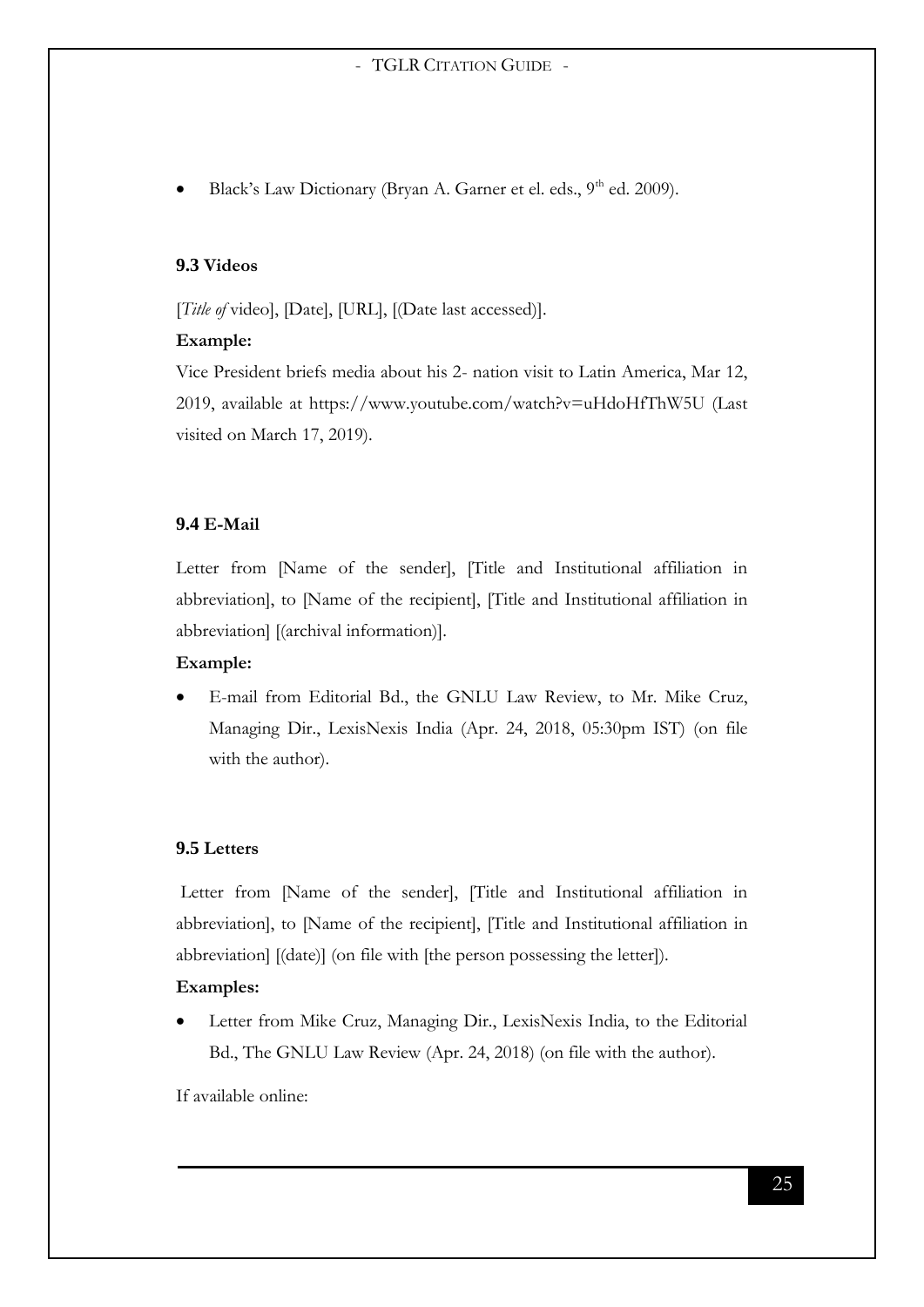Letter from Indira Jaisingh, to the Hon'ble Chief Justice of India (Mar. 8 2019), https://barandbench.com/eliminate-sexist-language-in-courts-indira-jaisingpens-open-letter-to-cji/ (last visited, Apr. 24, 2018).

#### <span id="page-25-0"></span>**9.6 Symposia**

Symposium, [*Title*], [first page no. of the piece] [JOURNAL NAME IN ABBREVIATION] [Pages cited] [(Year)].

#### **Examples:**

- Symposium, *Security and Investment Law,* 92 THE GNLU L. REV. 92, 95 (2013).
- Symposium, *Changing Images of the State*, 107 HARV. L. REV. 1179 (1994).

#### <span id="page-25-1"></span>**9.7 Speeches**

[Name of the speaker], [Designation or institutional affiliation], [Title of the speech] [(Date on which the speech was delivered)].

#### **Examples:**

 Justice AK Sikri, Judge, Supreme Court of India, Convocation Address at the 9<sup>th</sup> GNLU Convocation: Legal Education in Practice (Jan 27, 2019).

#### **10. SHORT CITATION FORMS**

#### <span id="page-25-3"></span><span id="page-25-2"></span>**10.1 Supra**

For when an authority has been cited previously but not immediately above this one. For authorities cites immediately above see *Id.*

# **Example:**

HASTINGS, *supra* note 15.